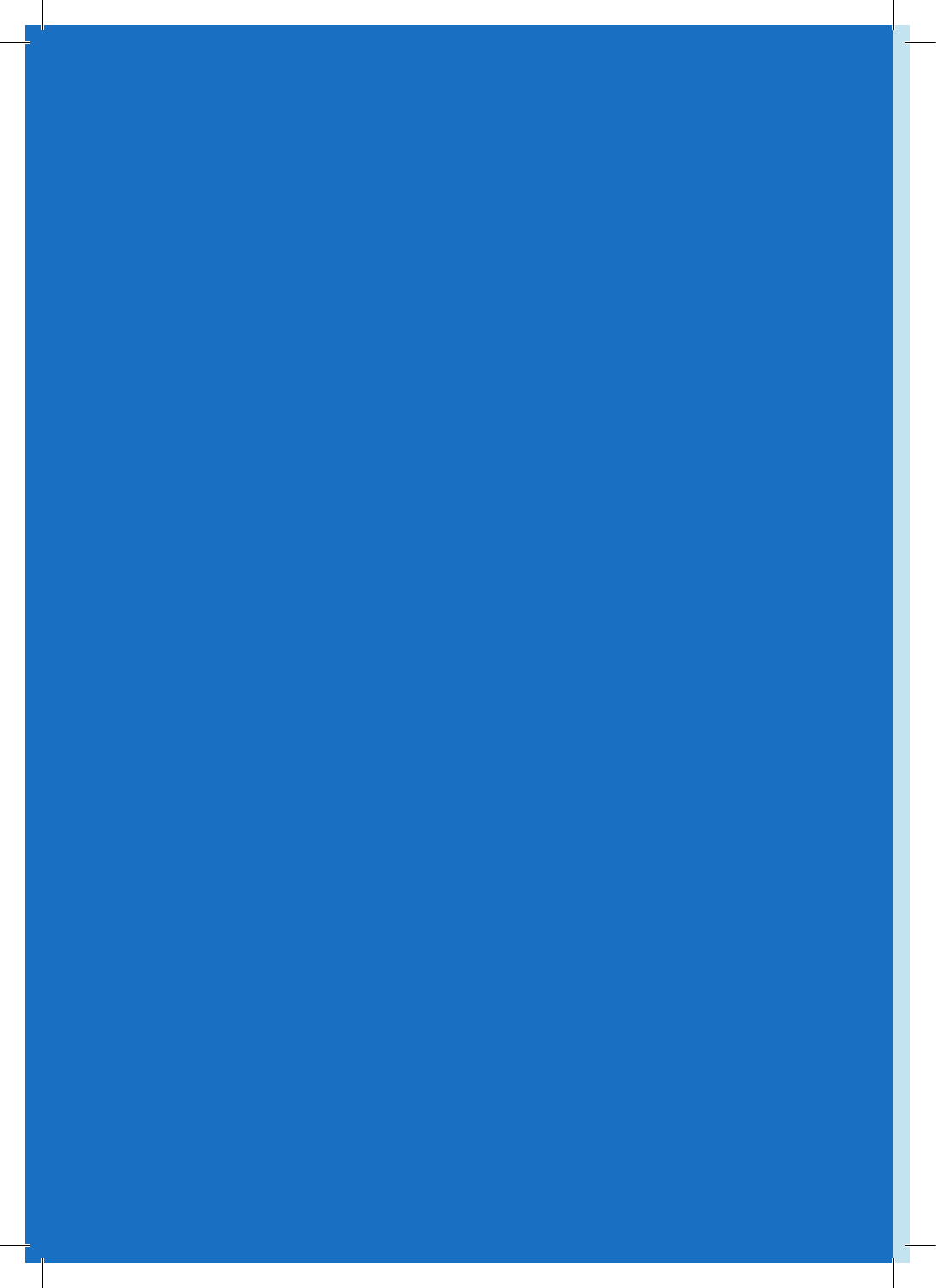## **IMPORTANT PERSONAL INFORMATION**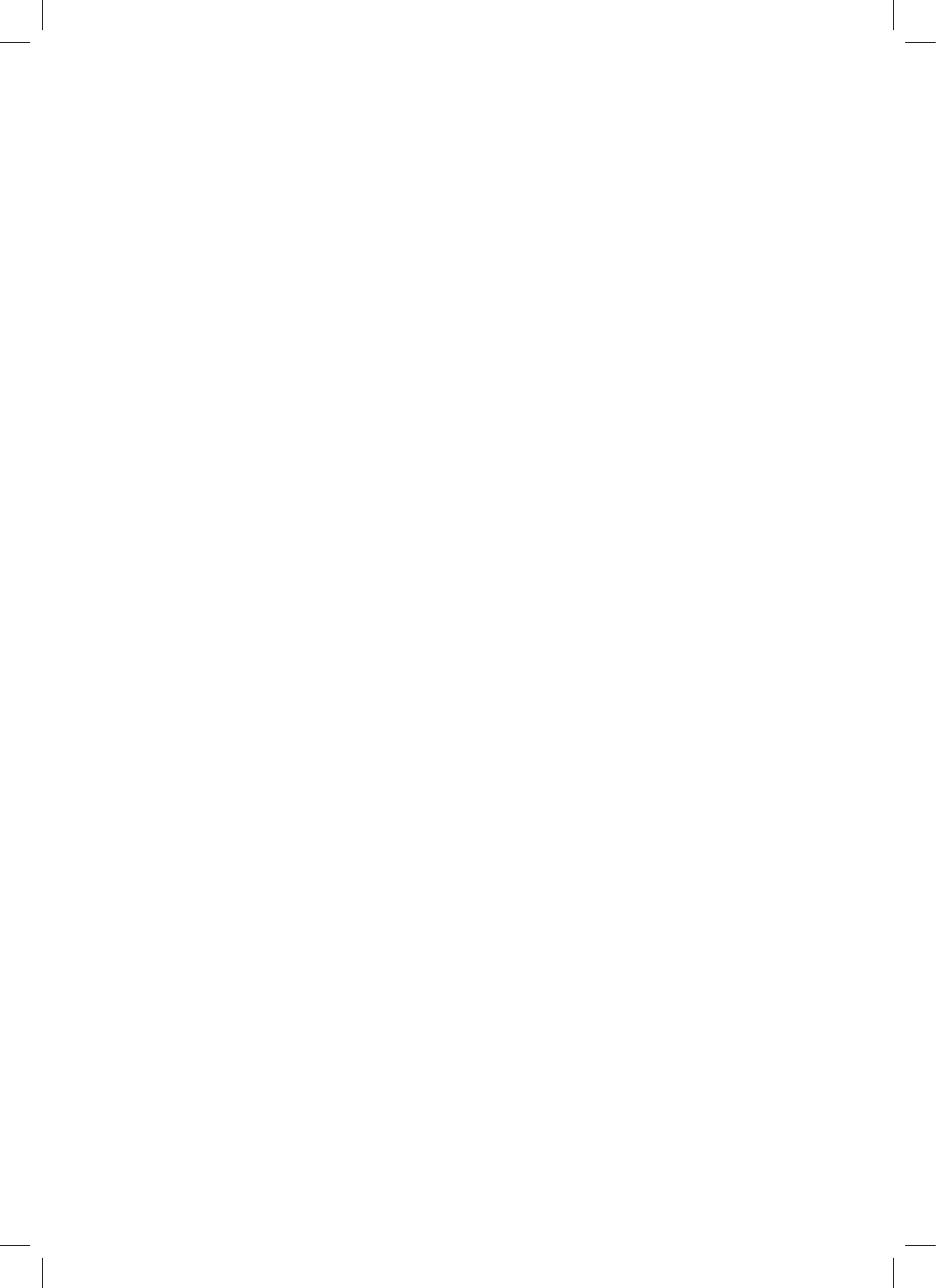# Content d

| 1. About this guide <b>Commission Contract of August</b> 2                                                                                                                                                                           |                                   |
|--------------------------------------------------------------------------------------------------------------------------------------------------------------------------------------------------------------------------------------|-----------------------------------|
| 2. What does it mean to apply for asylum? <u></u> 9                                                                                                                                                                                  |                                   |
| 3. Before applying for asylum <b>contained a sylum</b> and some applying for asylum                                                                                                                                                  | (15)                              |
| 4. The asylum procedure in Ireland <b>Election Contract 19</b>                                                                                                                                                                       |                                   |
| 5. The IPO process <b><u>and a second contract a</u></b> 23                                                                                                                                                                          |                                   |
|                                                                                                                                                                                                                                      |                                   |
| 7. The IPAT appeal <u><b>and the Commission Commission and Tenant Commission (35</b></u>                                                                                                                                             |                                   |
| 8. Other information <b>contained</b> and the contract of the contract of the contract of the contract of the contract of the contract of the contract of the contract of the contract of the contract of the contract of the contr  | $\begin{array}{c} 43 \end{array}$ |
| 9. Your rights <b>contract to the contract of the contract of the contract of the contract of the contract of the contract of the contract of the contract of the contract of the contract of the contract of the contract of th</b> | $\begin{array}{c} 47 \end{array}$ |
| 10. Other organisations <b>Manual Community</b> 61                                                                                                                                                                                   |                                   |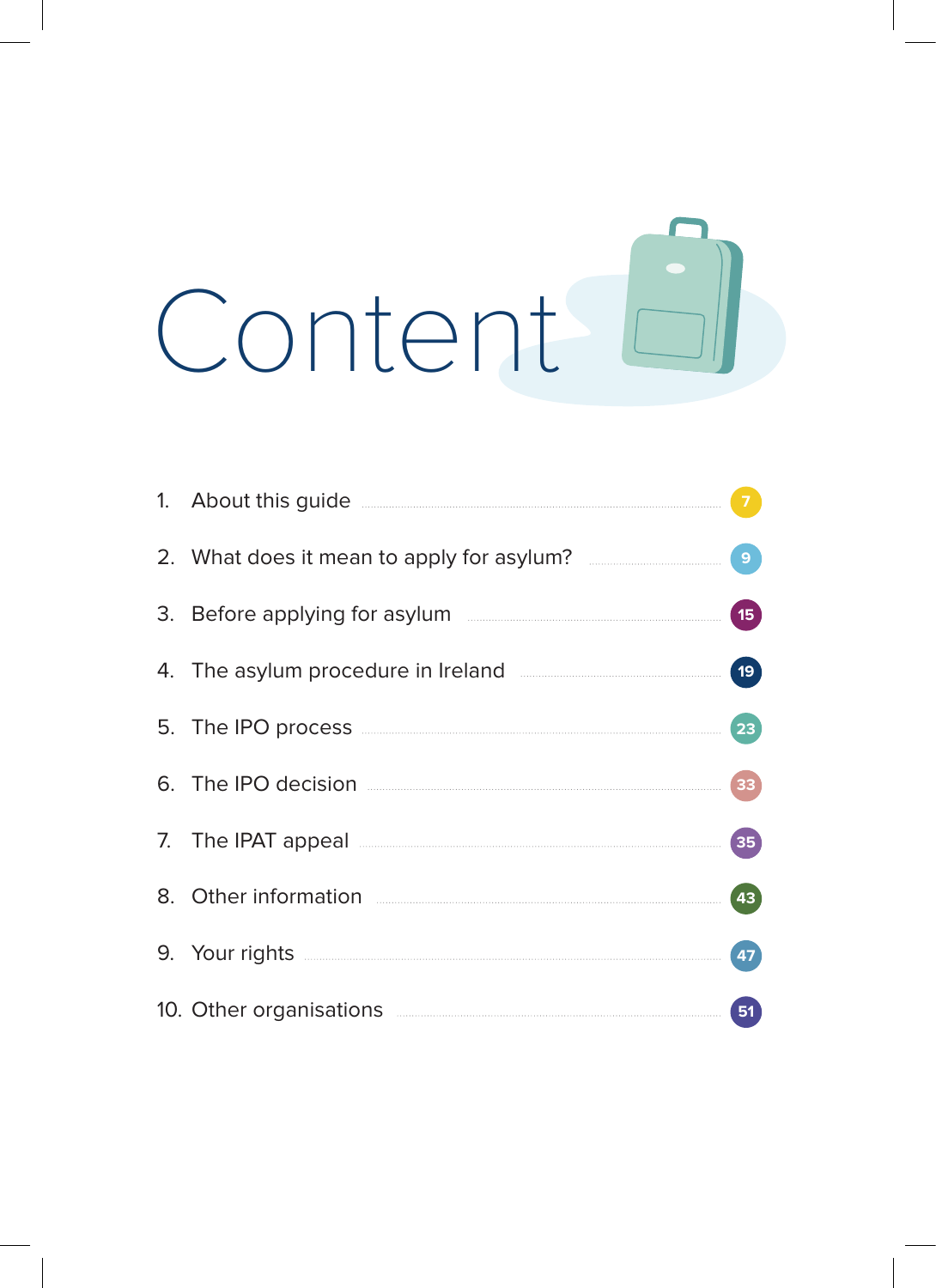1. About this guide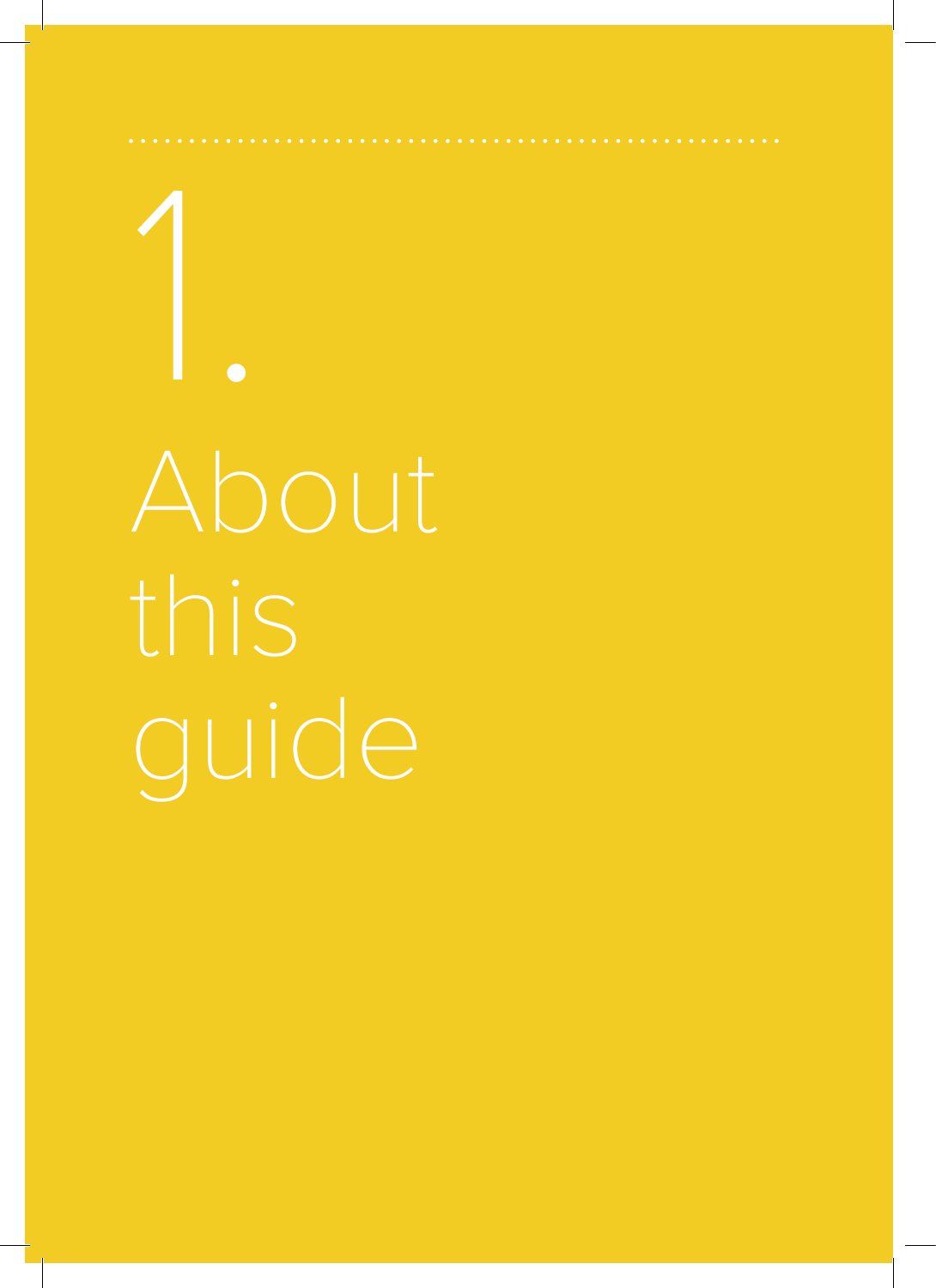# This guide is for unaccompanied children and young people seeking asylum in Ireland.

It explains the different steps in the asylum procedure.<sup>1</sup> Certain words have particular meanings in the asylum procedure so let's first look at the term 'unaccompanied children'. **Unaccompanied children are children who are not accompanied by their parents or any other adult responsible for their care and protection, such as a guardian.**<sup>2</sup>

For an overview of the asylum procedure visit our animation at **www.unhcr.org** 



- 1.  Disclaimer: this guide is for information purposes only, it does not constitute legal advice and is subject to change.
- 2.  A child in Irish law is defined as a person under the age of 18. The term 'young person' when used in this guide means a teenager under the age of 18.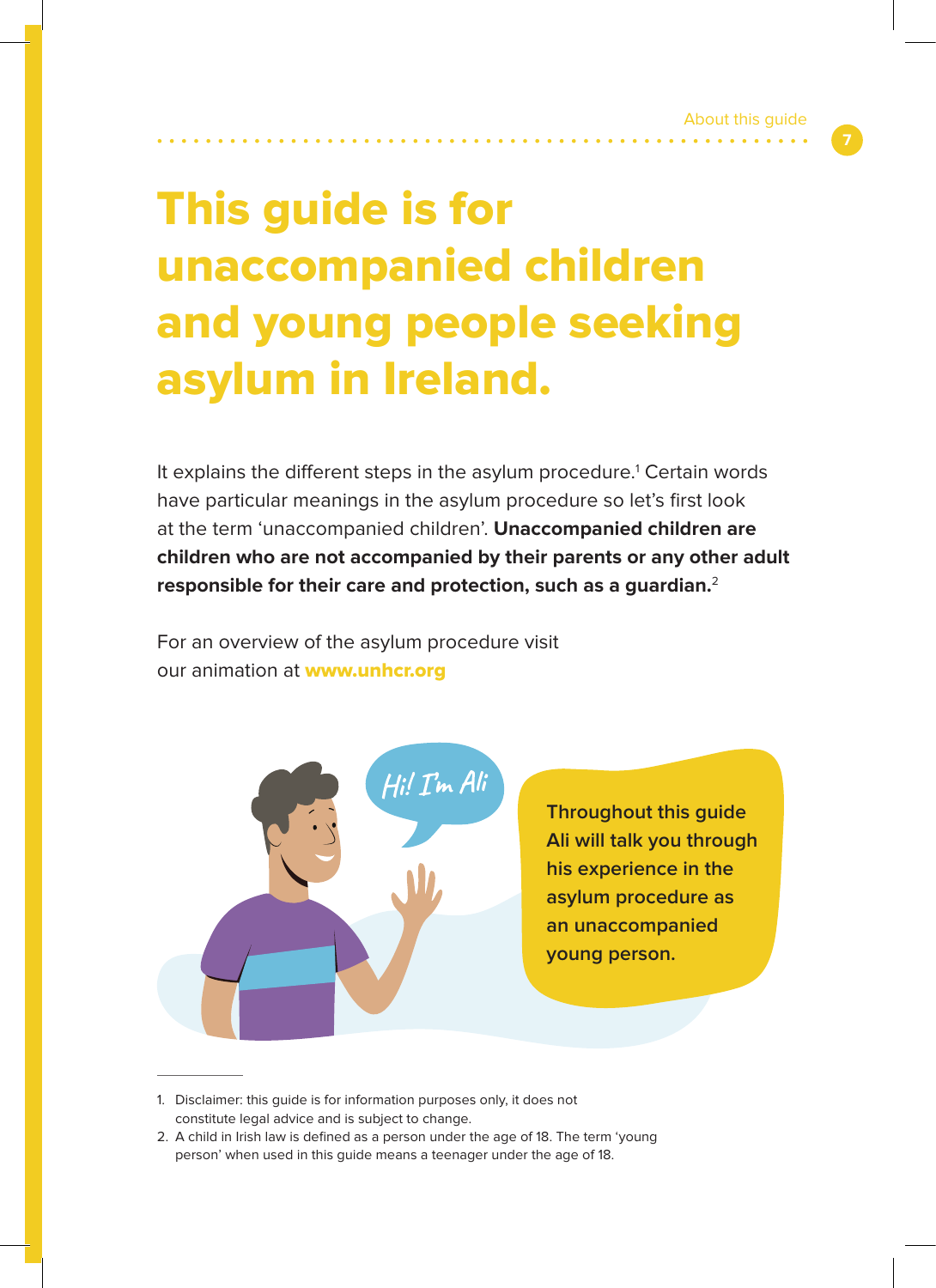2. What does it mean to apply for asylum?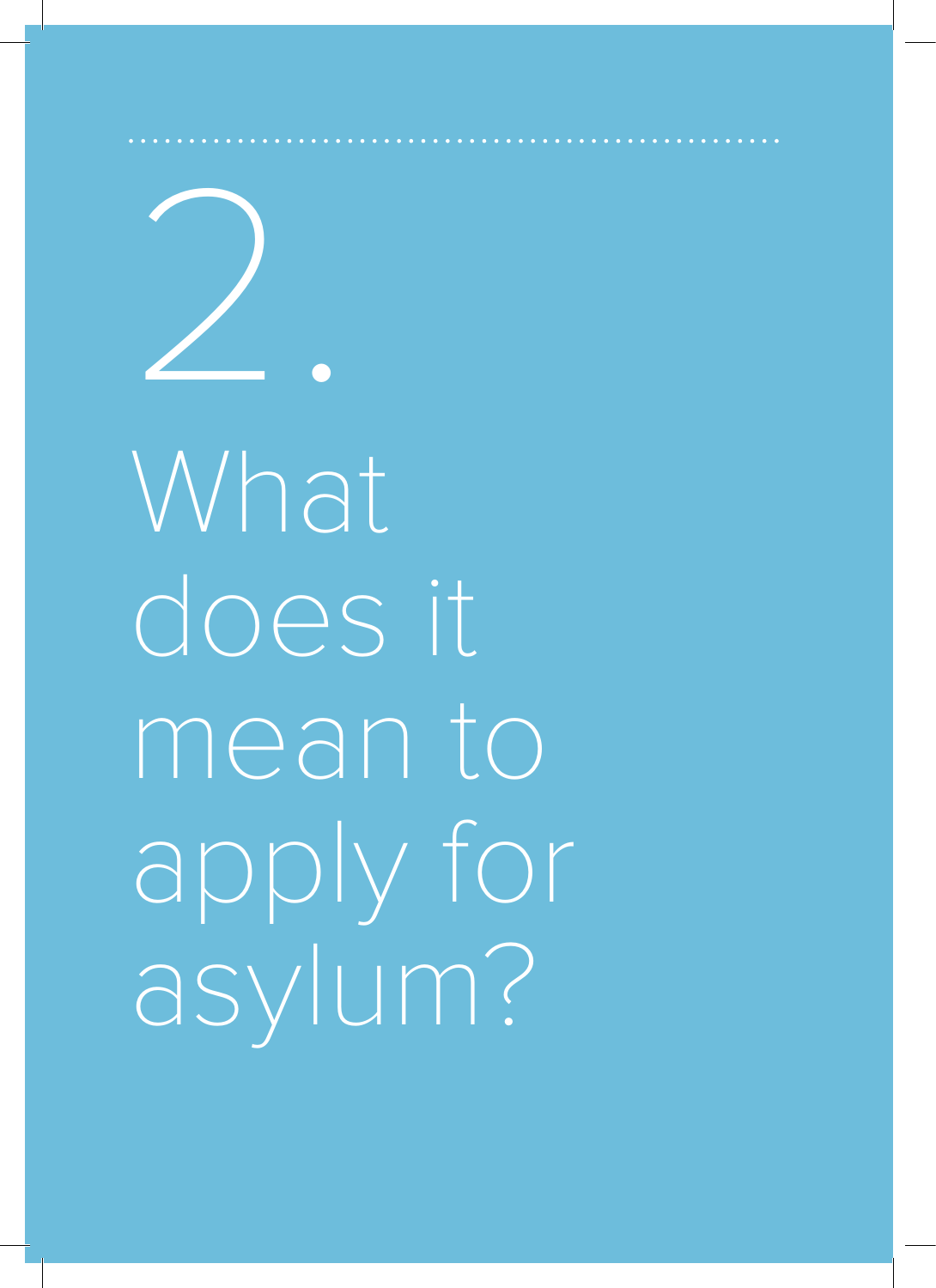When you apply for asylum in Ireland, it means that you are asking the Irish State to keep you safe because you are afraid of going back to your home country.

'Asylum' is sometimes called 'International Protection.' **The asylum procedure is the process where the Irish State looks at why you cannot go back to your home country and why you need asylum in Ireland.**

In Ireland, there are two forms of protection from harm in your home country:

- **1. Refugee status**
- **2. Subsidiary protection**

When you apply for asylum, the Irish State will look at whether you need refugee status or subsidiary protection. They will also look at whether there are any other reasons why you should stay in Ireland. This is known as permission to remain. The main law for international protection in Ireland is the International Protection Act 2015.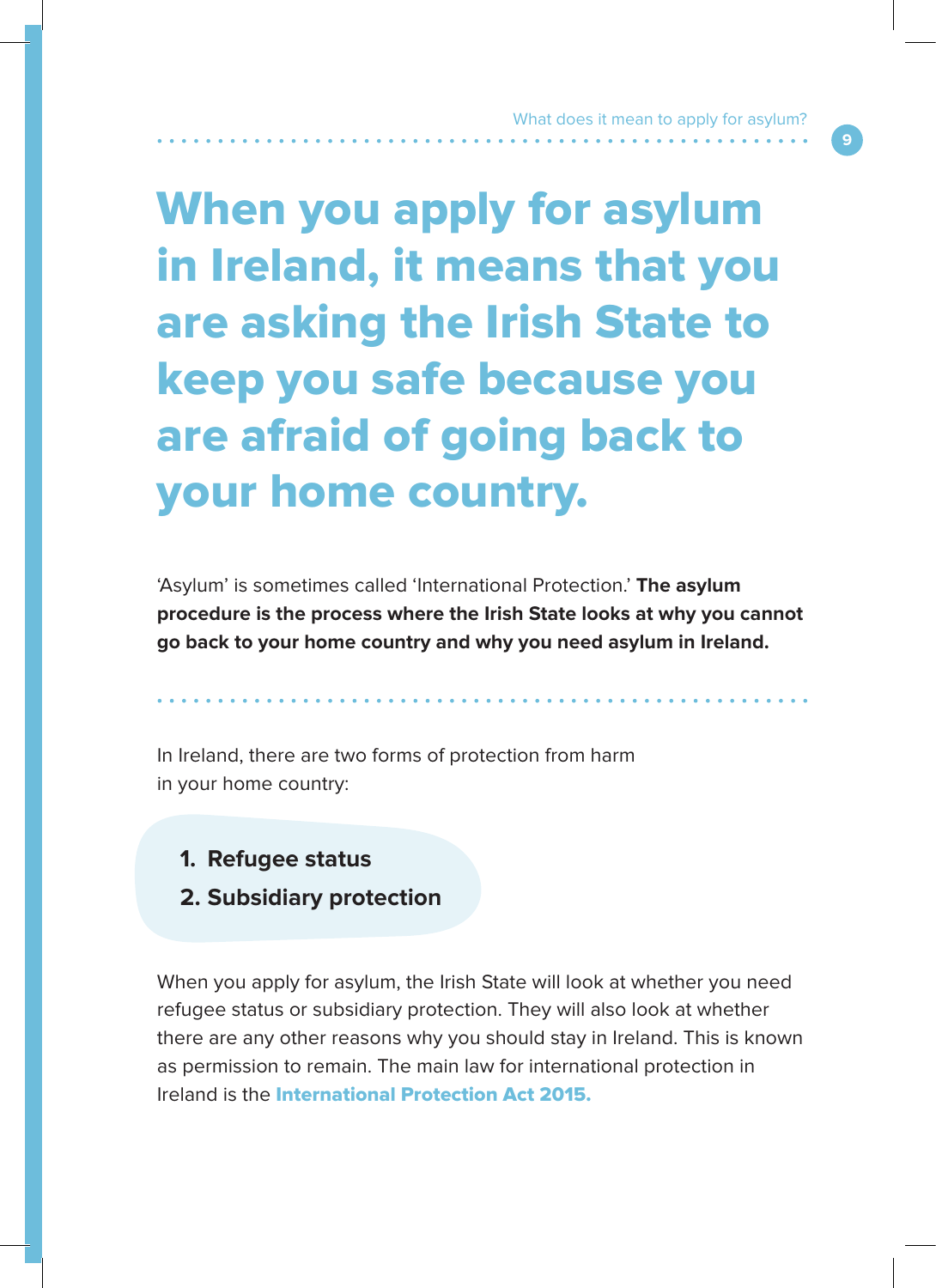# Who is a refugee?

**A refugee is someone who cannot return to his or her home country because they fear persecution for one or more of the following reasons, their:**

- **political opinion**
- **religion**
- **race**
- **nationality**
- **membership of a 'particular social group'**, in other words a group of persons who have something in common that they cannot change. Because of this shared characteristic they are seen as a particular group in their society and may be at risk as a result. Examples of characteristics that may give rise to particular social groups include gender, sexual orientation and/or if a person was previously part of a definite group, such as a former soldier.

The reasons may also be on the basis of your family member's political opinion, religion, race, nationality or membership of a particular social group. Persecution is a legal term which can include many things such as ill-treatment, violence or other forms of harm. Your lawyer can explain the meaning of persecution to you.

**CONVENTION PROTOCOL STAT US O <sup>F</sup> RELATING TO THE REF UGEES**

 $\left( n\right)$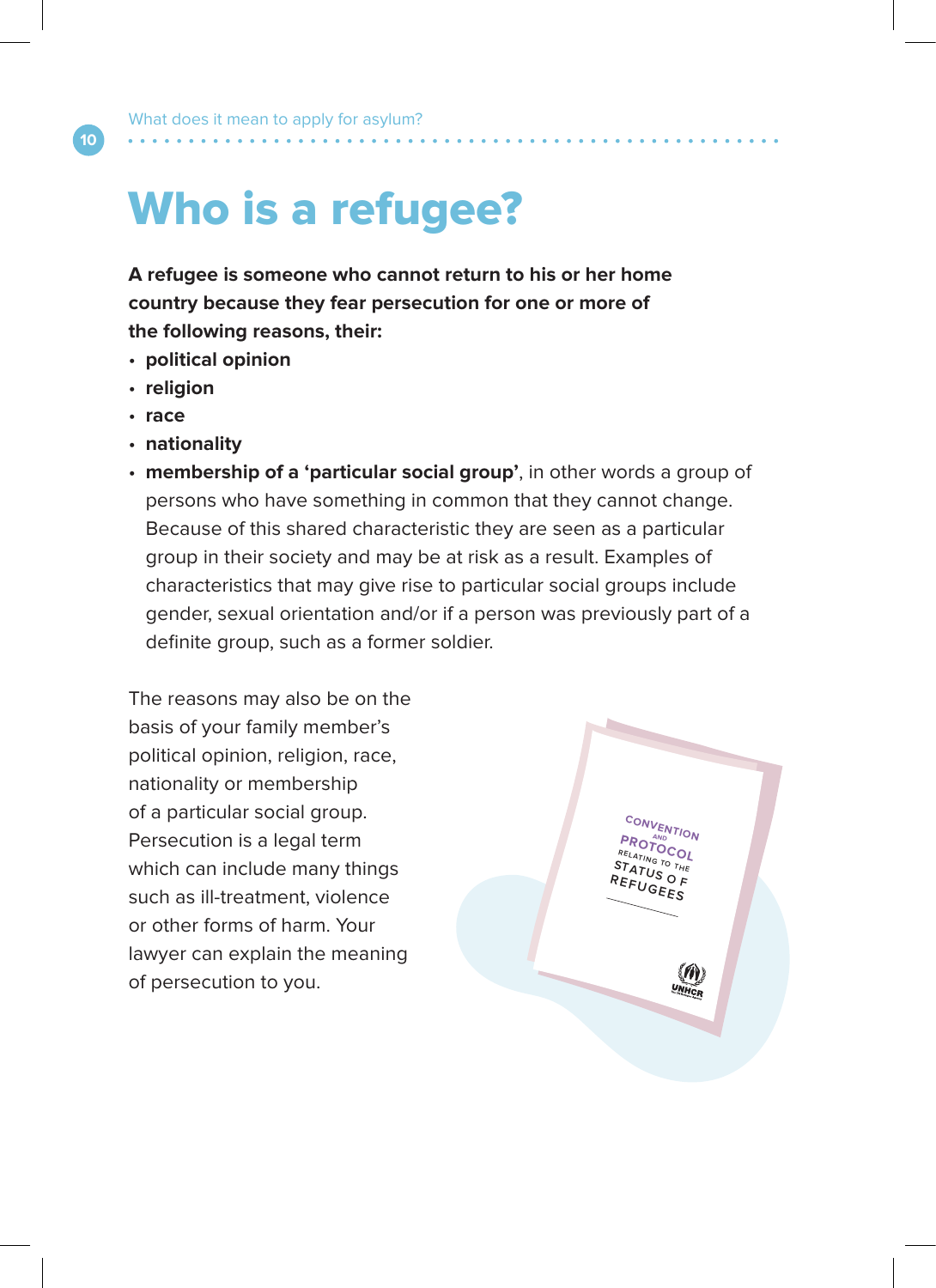# What does subsidiary protection mean?

People who are not given refugee status may be given subsidiary protection. **Subsidiary protection is given to people who are at risk of serious harm if they return to their home country.** Some examples of serious harm are:

- **the death penalty**
- **torture**
- **inhuman or degrading treatment**
- **serious threat to your life in case of armed conflict**

These terms are complex but **your lawyer** can help explain these terms and how they may apply in your application.

In some cases, you may fear persecution or serious harm in your home country for reasons that happened after you left. To be given asylum you don't need to have suffered persecution or serious harm in your home country. However, if you or someone close to you suffered persecution or serious harm in the past, you should let your social worker and lawyer know as this is very important when looking at why you need asylum in Ireland.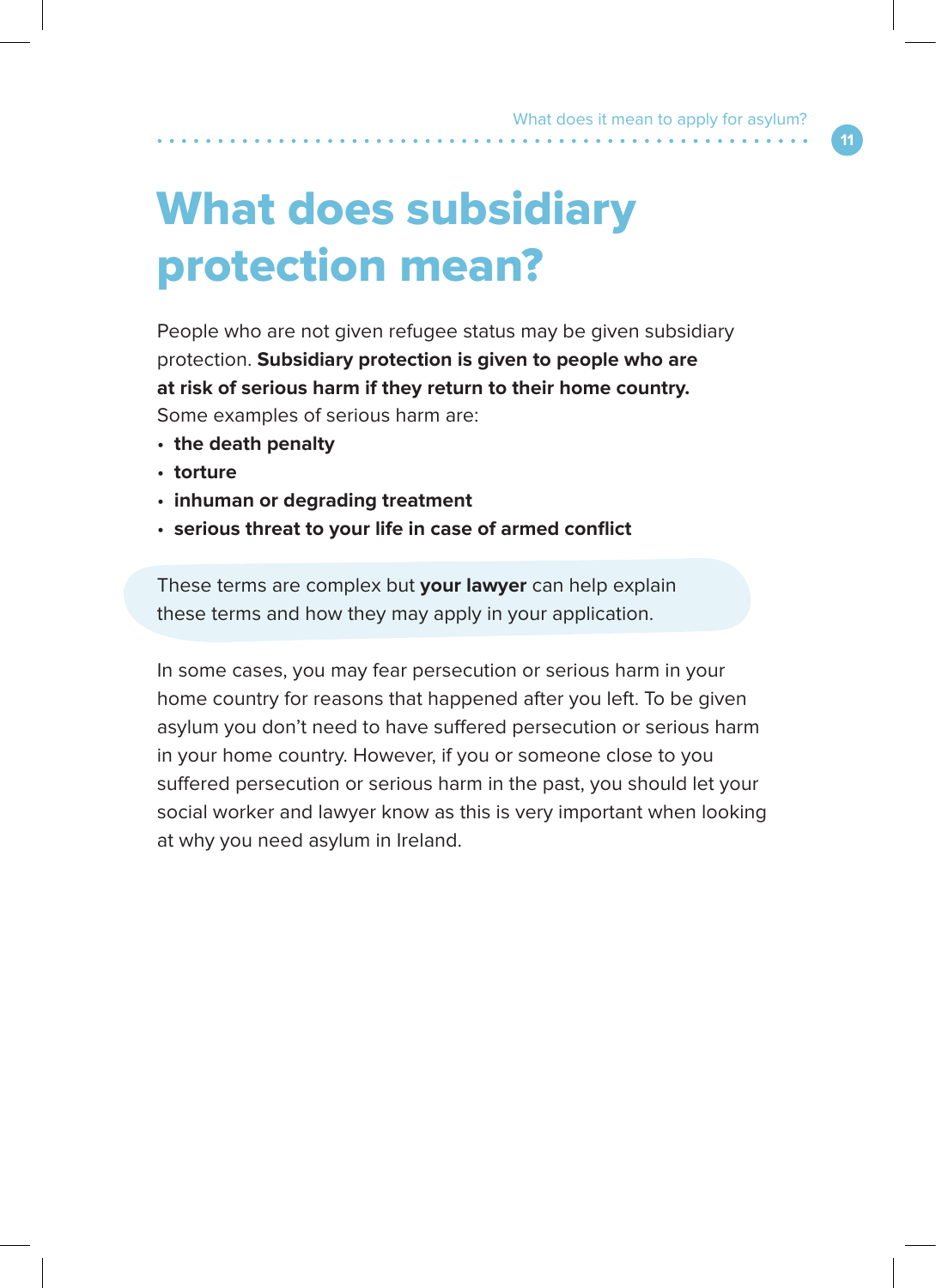# What does permission to remain mean?

**Permission to remain is an immigration permission that allows you to remain and live in Ireland even if you are not in need of refugee status or subsidiary protection.** There are a number of reasons why you may be given permission to remain, including your family or personal circumstances. When reaching a decision on permission to remain the Minister for Justice and Equality will look at:

- how long you have been in Ireland and any important relationships you have here
- humanitarian reasons, including serious medical reasons
- how you behaved in Ireland and in other countries, including if you have been found guilty of a crime
- any other important reasons.

If you have any information that you think may help your application for permission to remain tell your social worker and lawyer.

**For example, your personal situation may change during the asylum procedure, you may get a part-time job or complete a further education course so make sure you let your social worker and lawyer know about these changes.**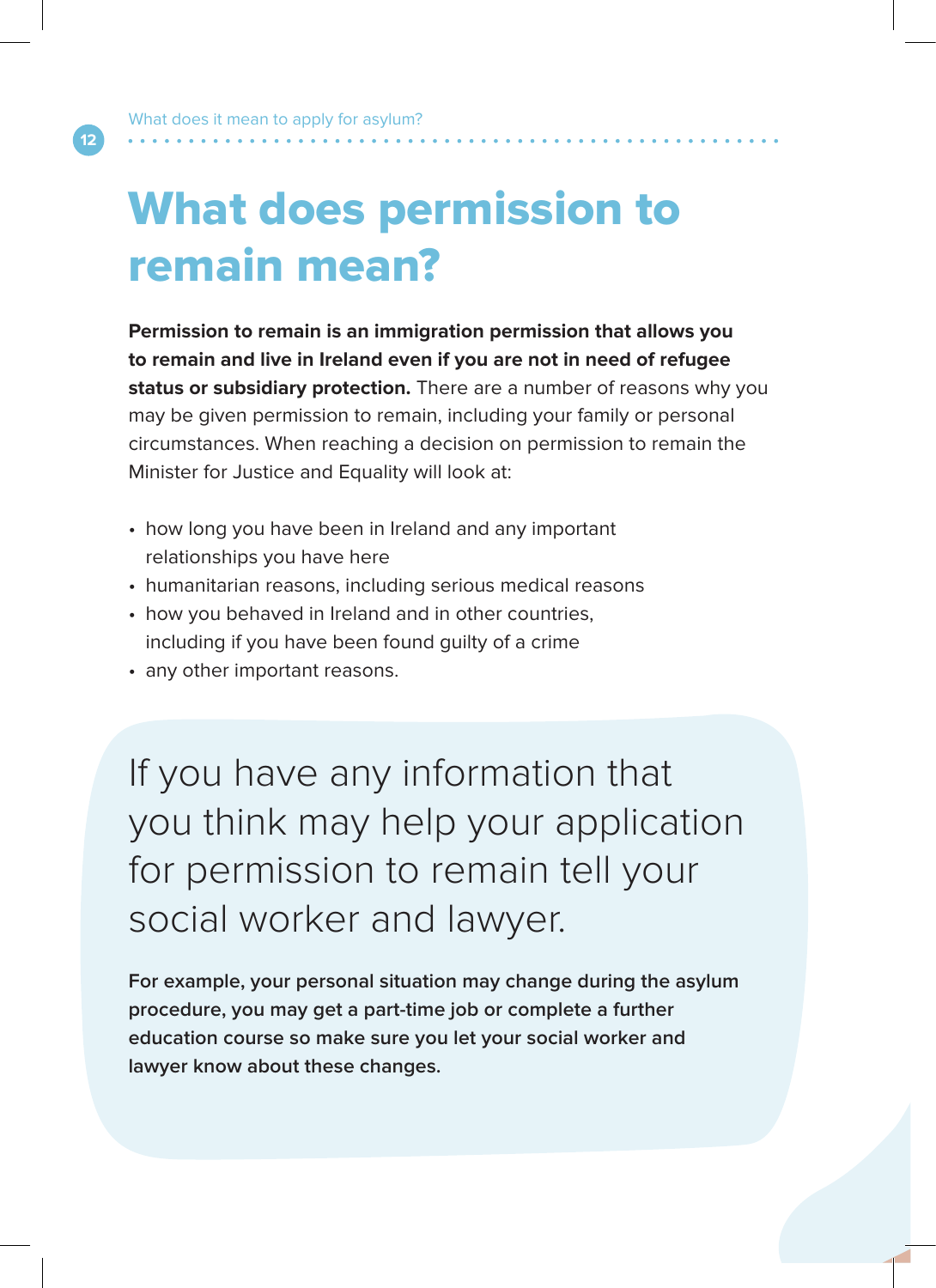# What are my rights during the asylum procedure?

You have all the rights that adults in the asylum procedure have but you have some additional rights, including:

- **The right to have your best interests taken into account:** this means that all actions and decisions that affect you should be based on what is best for you.
- **The right to be heard:** this means that when adults are making decisions that affect you, you can say freely what you think should happen and your opinion must be taken into account.

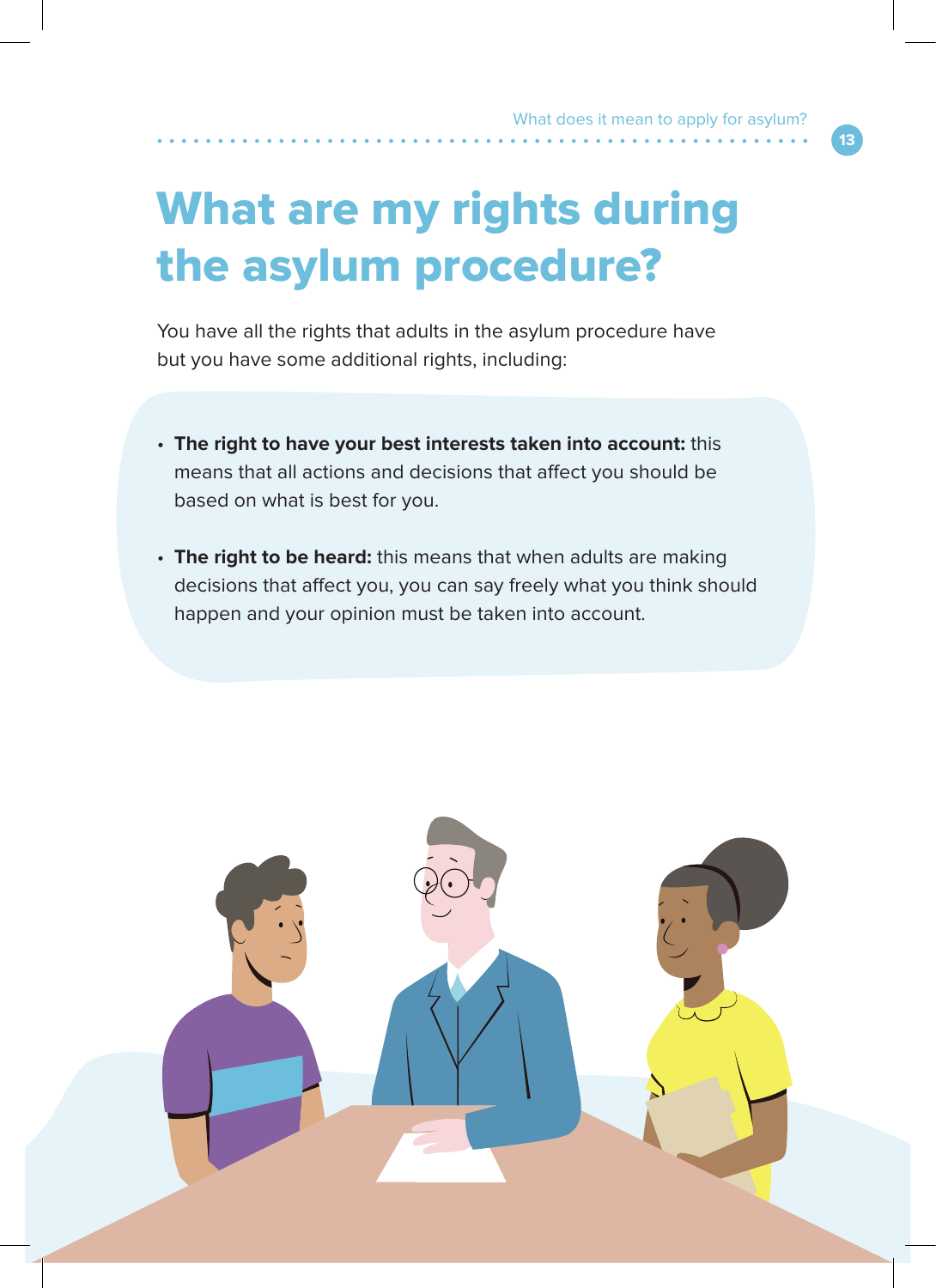3. Before applying for asylum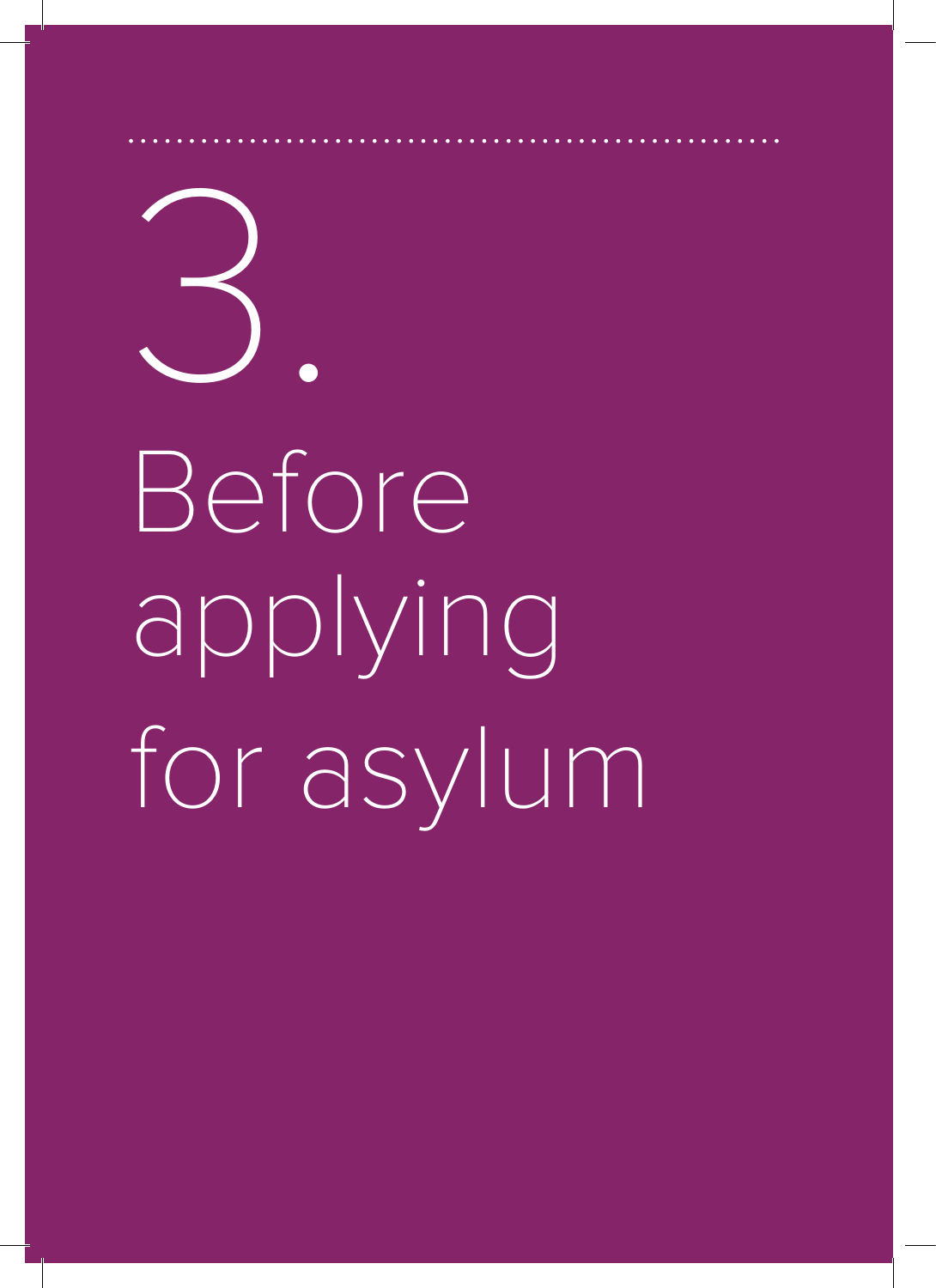# You are an unaccompanied child if you are under 18 years of age, outside your home country and in Ireland without your parent or guardian.

As an unaccompanied child in Ireland, you will be referred to the Separated Children Seeking Asylum team in **Tusla – The Child and Family Agency**. That team will be responsible for your care while you are under 18 years of age in Ireland.



**During the difficult journey here I got separated from my family. When I arrived in Ireland I was all alone."**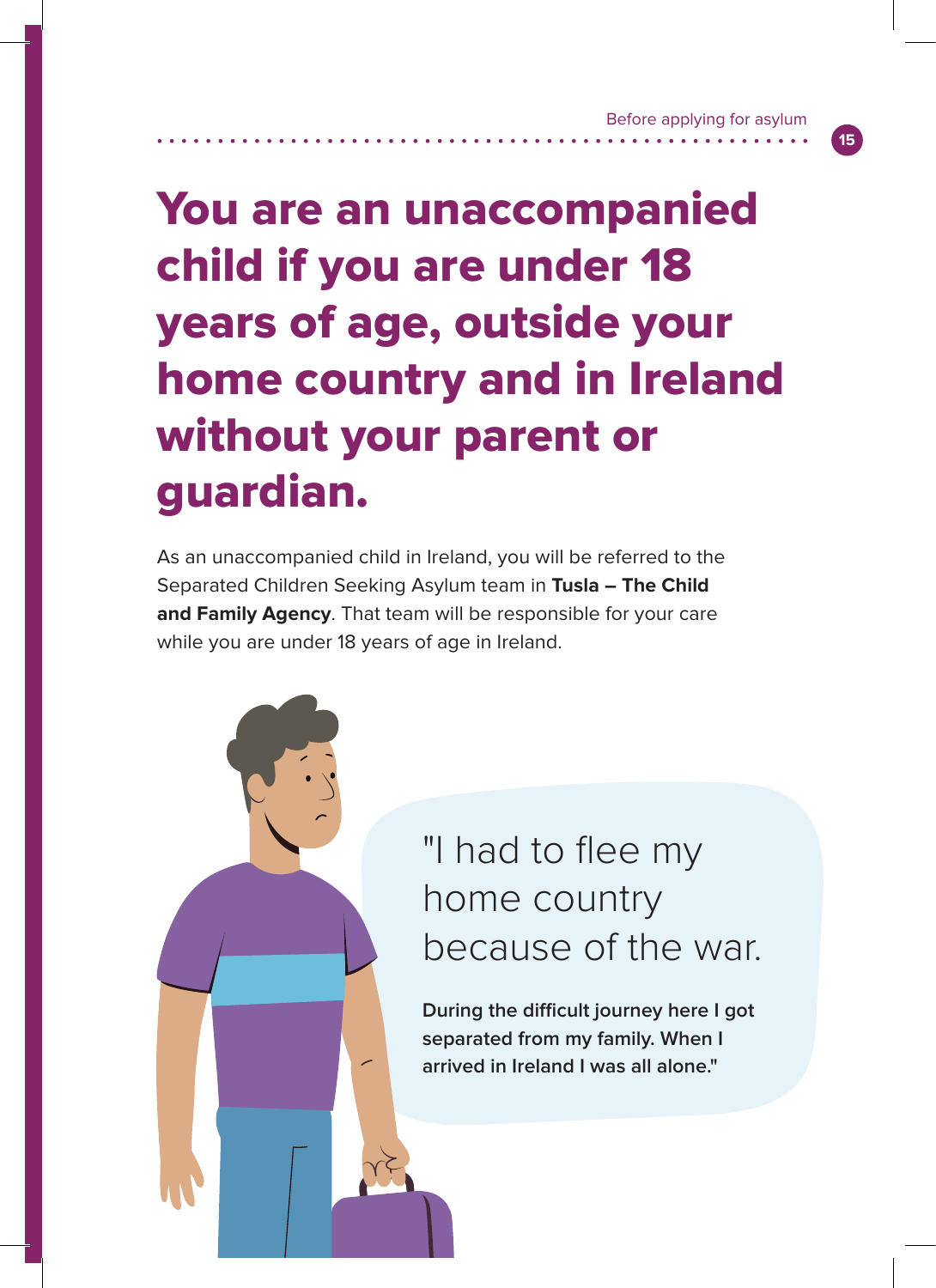When you are referred to Tusla, you will be assigned a **social worker** who will look at whether making an asylum application in Ireland is in your best interests.

# "I am a social worker. I assist young people with all their needs.

**These needs could include where they will live and go to school, and if possible, even making contact with their family. Together with each young person I develop a care plan based on his or her needs and what's in their best interests. As part of that care plan sometimes we agree that the young person should apply for asylum. Normally we receive assistance from a lawyer in coming to that decision."**

Hi! I am<br>Esther

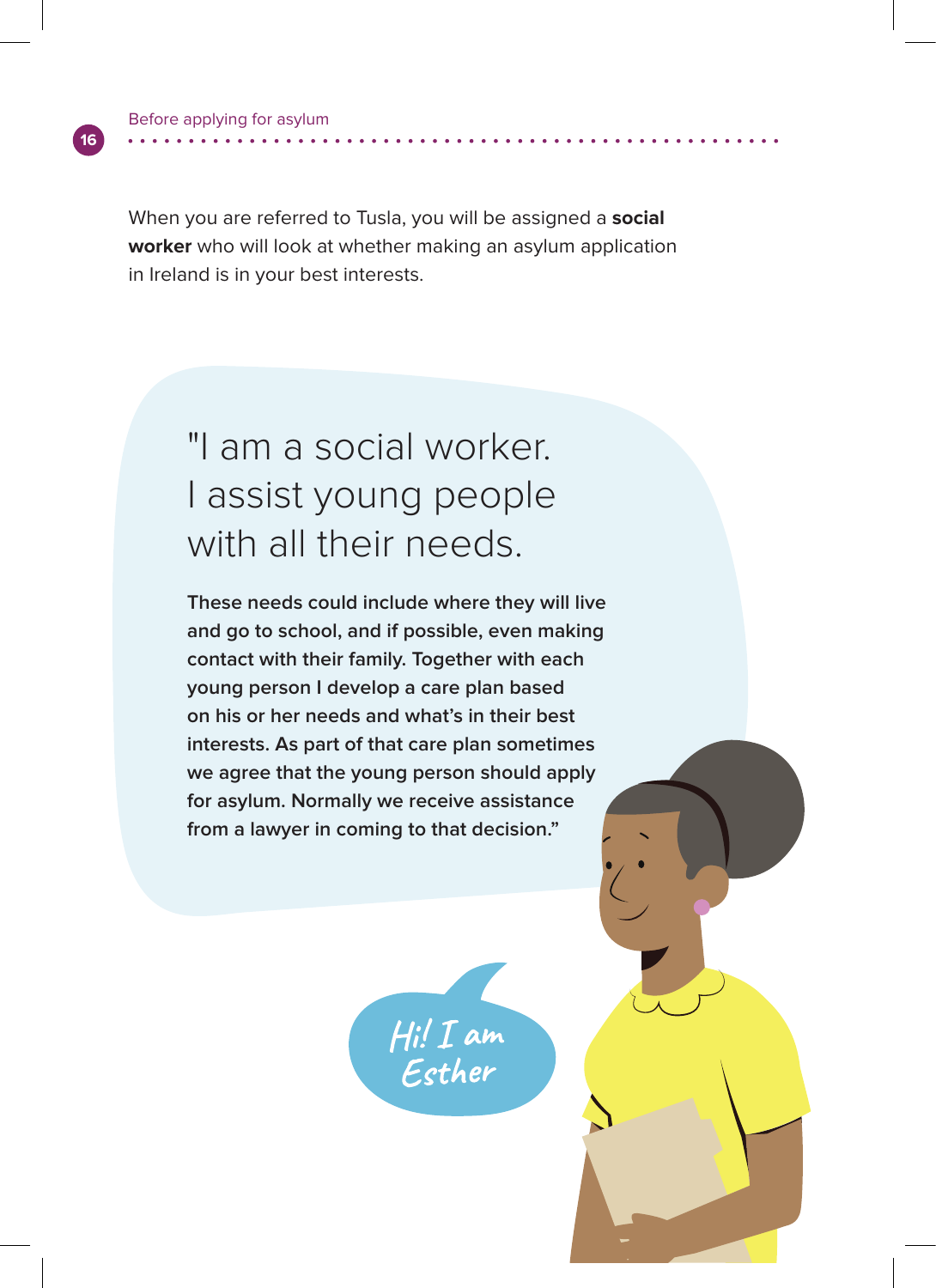If your social worker decides that you should apply for asylum, he or she will contact the **Legal Aid Board** to arrange for a lawyer to work with you. This lawyer will provide legal advice and will assist you throughout the procedure.



**Your lawyer's role:** your lawyer will help you with your asylum application. He or she will help to identify why you need asylum in Ireland. It is important that you speak to him or her about all your fears. If you have any problem with your lawyer you can speak to your social worker.

## **Important**

Family Tracing: **you may not know where your family are but you can contact the Irish Red Cross (Restoring Family Links Unit) who may be able to help you in finding your family. This process of family tracing can happen at any stage of the asylum procedure or beforehand. Tusla will help you with tracing your family if this is in your best interests; this may form part of your care plan.**

**If you somehow make contact with your family during your asylum procedure you should let your social worker know.**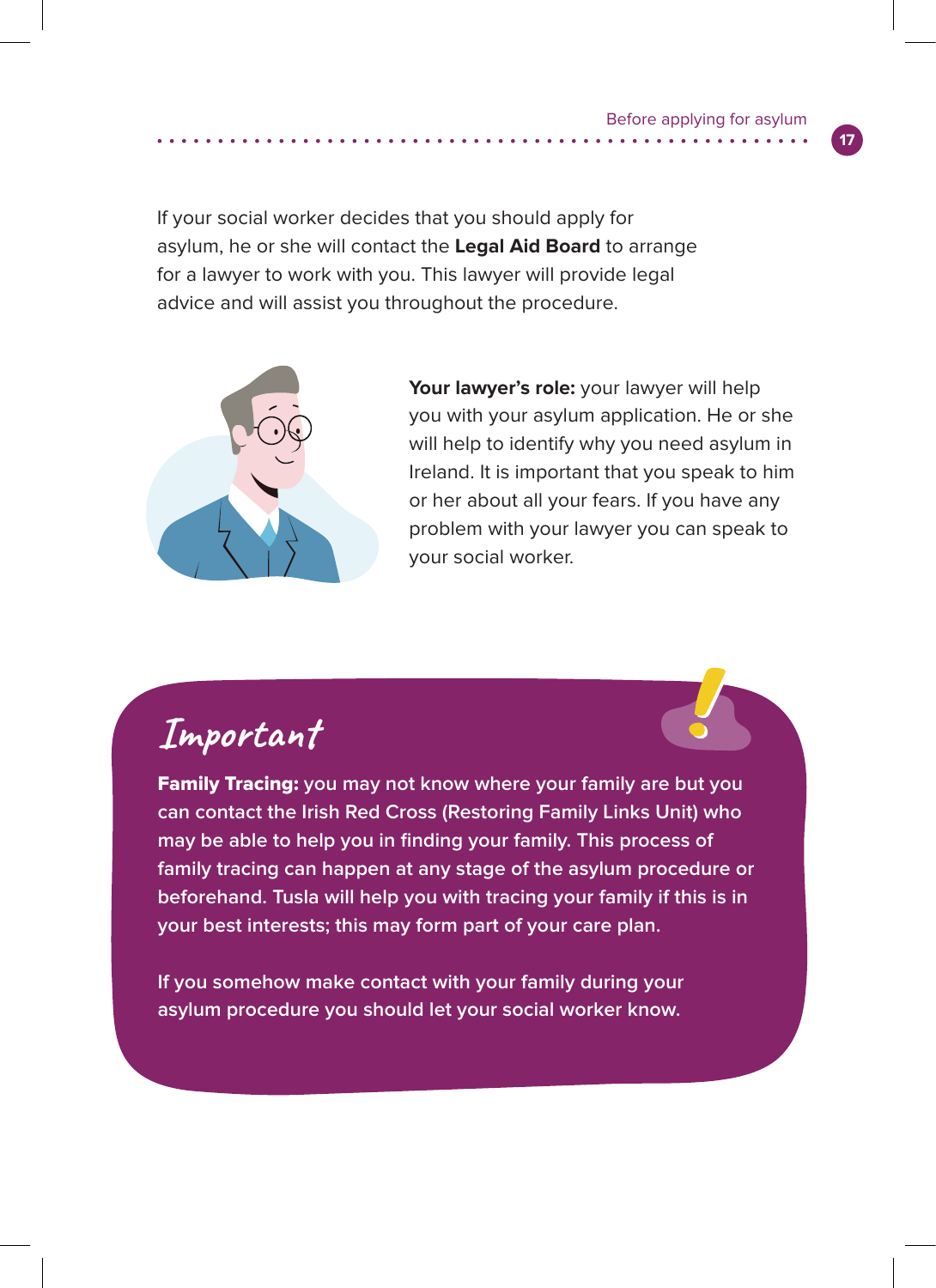# 4. The asylum procedure in Ireland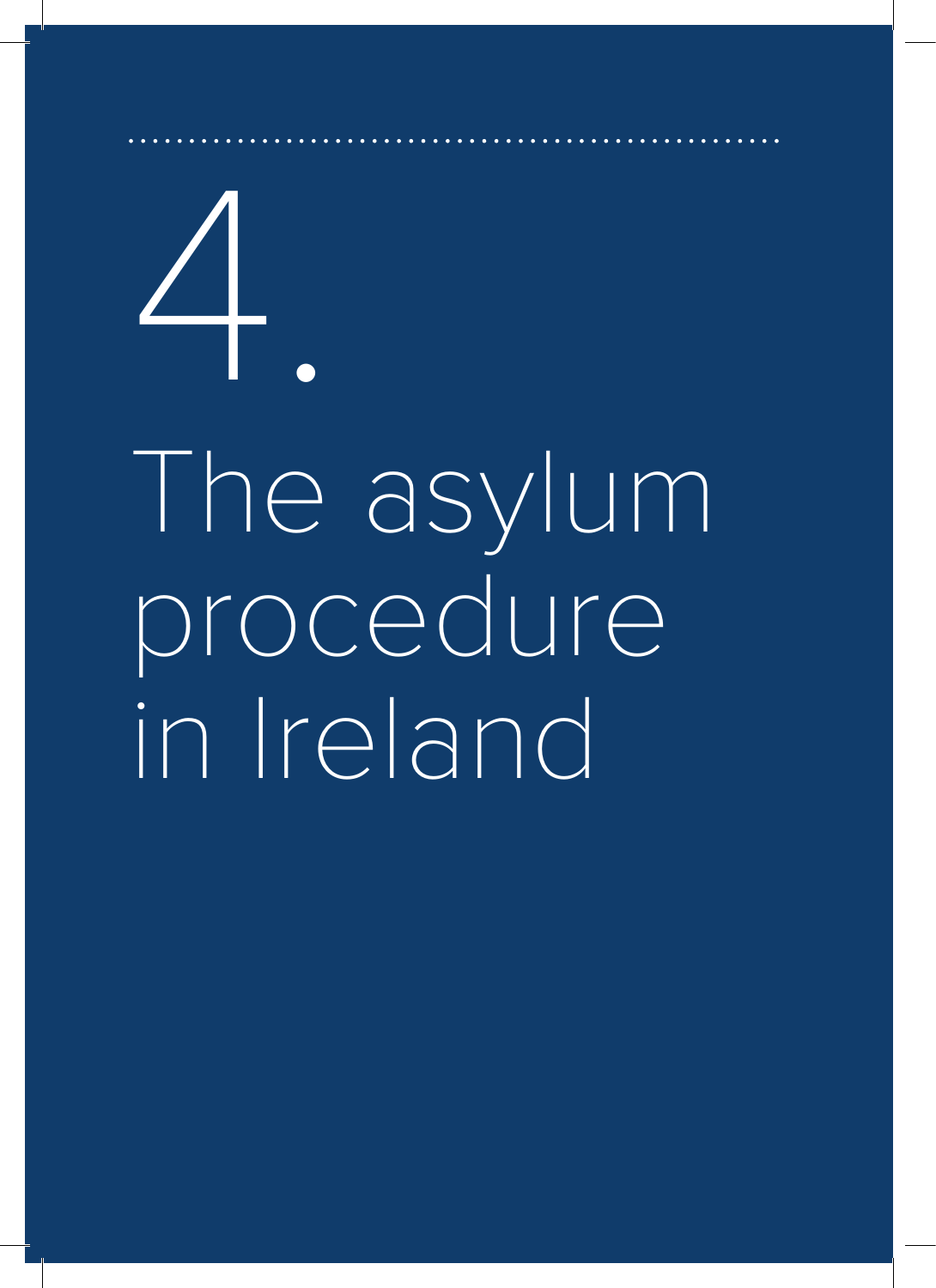# Who makes decisions on asylum applications?

There are 2 offices in Ireland that can look at whether you need asylum:

- **The International Protection Office (IPO):** this office will look at your asylum application. To find out more please go to: www.ipo.gov.ie
- **The International Protection Appeals Tribunal (IPAT):** if the IPO decides that you do not need asylum then you can appeal that decision to this Tribunal. To find out more please go to: www.protectionappeals.ie

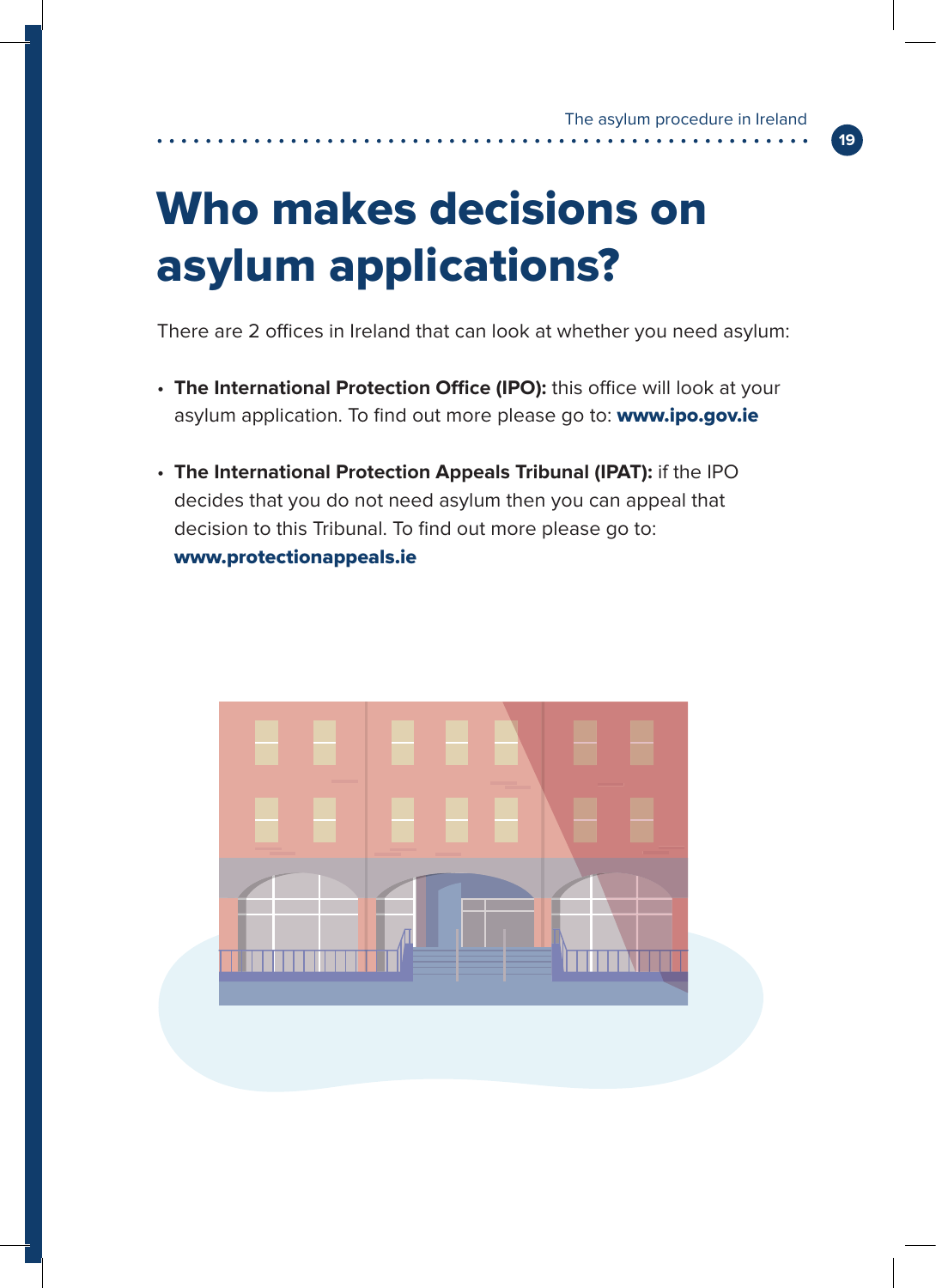#### **Overview of the asylum procedure:**



**You will first be referred to Tusla. Your social worker may assist you to make an asylum application if they think that is what is best for you. You can also request a lawyer at this time.**

**You will have a short interview when you go to the IPO to ask for asylum.** 

**The IPO will give you a questionnaire. The questionnaire asks for information about you. Your social worker and/or lawyer will give you some advice about this.**

**This is your main interview at the IPO where you will be asked more questions about your asylum application. Your social worker will attend this interview with you.** 

### **5. DECISION**

**After the interview, the IPO will decide whether you need asylum. If the IPO decides that you need asylum, you will be allowed to stay in Ireland and you will have certain rights and entitlements. See page 47 in this guide for further information on these rights and entitlements.**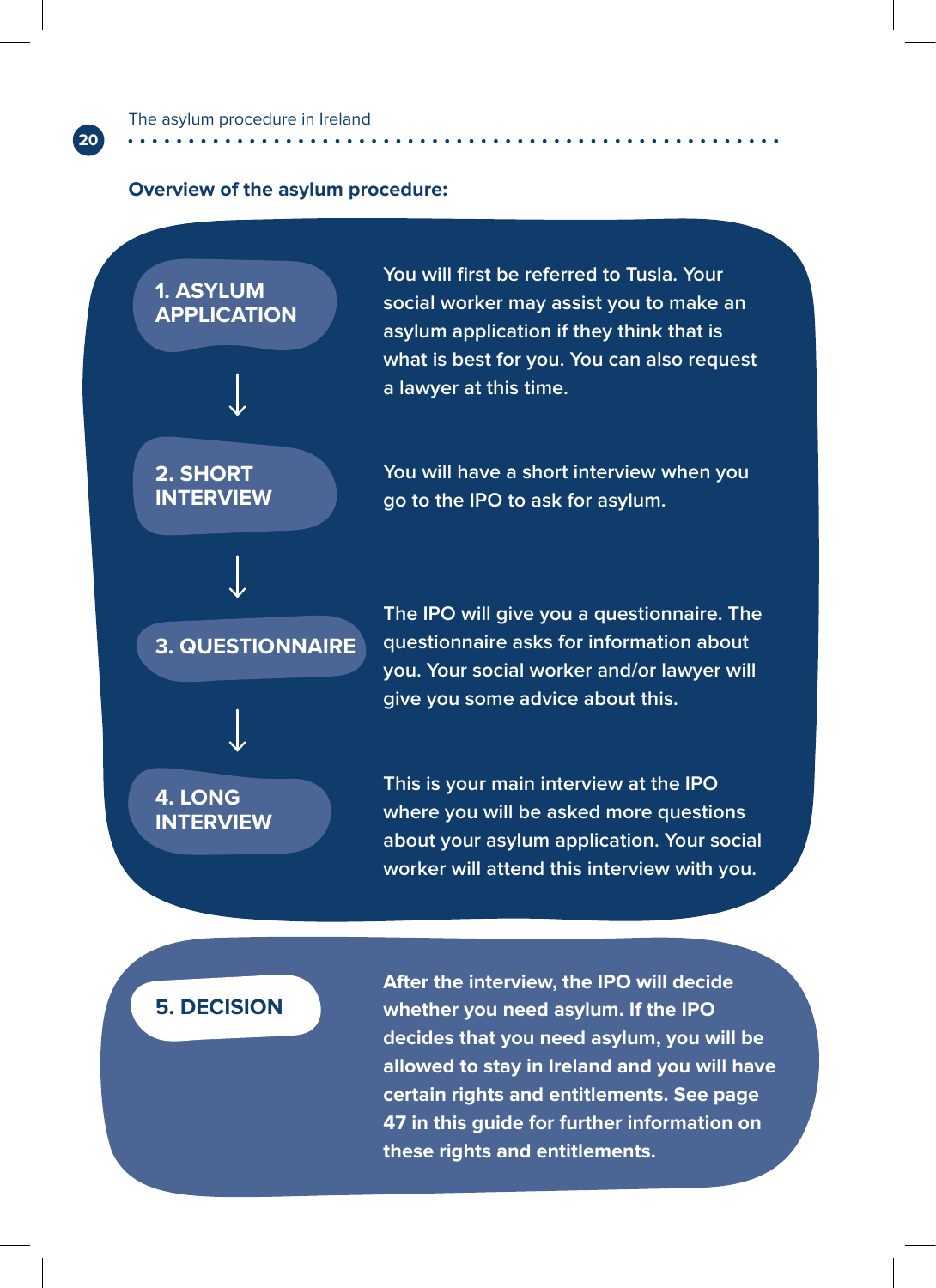The asylum procedure in Ireland

**21**



**If the IPO decides that you do not need asylum, your social worker and/or lawyer will talk to you about whether you should appeal the decision to the IPAT.**

**If an appeal is made, your social worker and lawyer will go to the appeal hearing at the IPAT with you.** 

**After the hearing, the IPAT will decide** 

**whether the IPO made the right decision. If the IPAT finds that you need asylum, you will be allowed to stay in Ireland and you will have certain rights and entitlements. See page 47 in this guide for further information on these rights and entitlements. If the IPAT agrees with the IPO and finds you do not need asylum, your social worker and/or lawyer will talk to you about what to do next.**

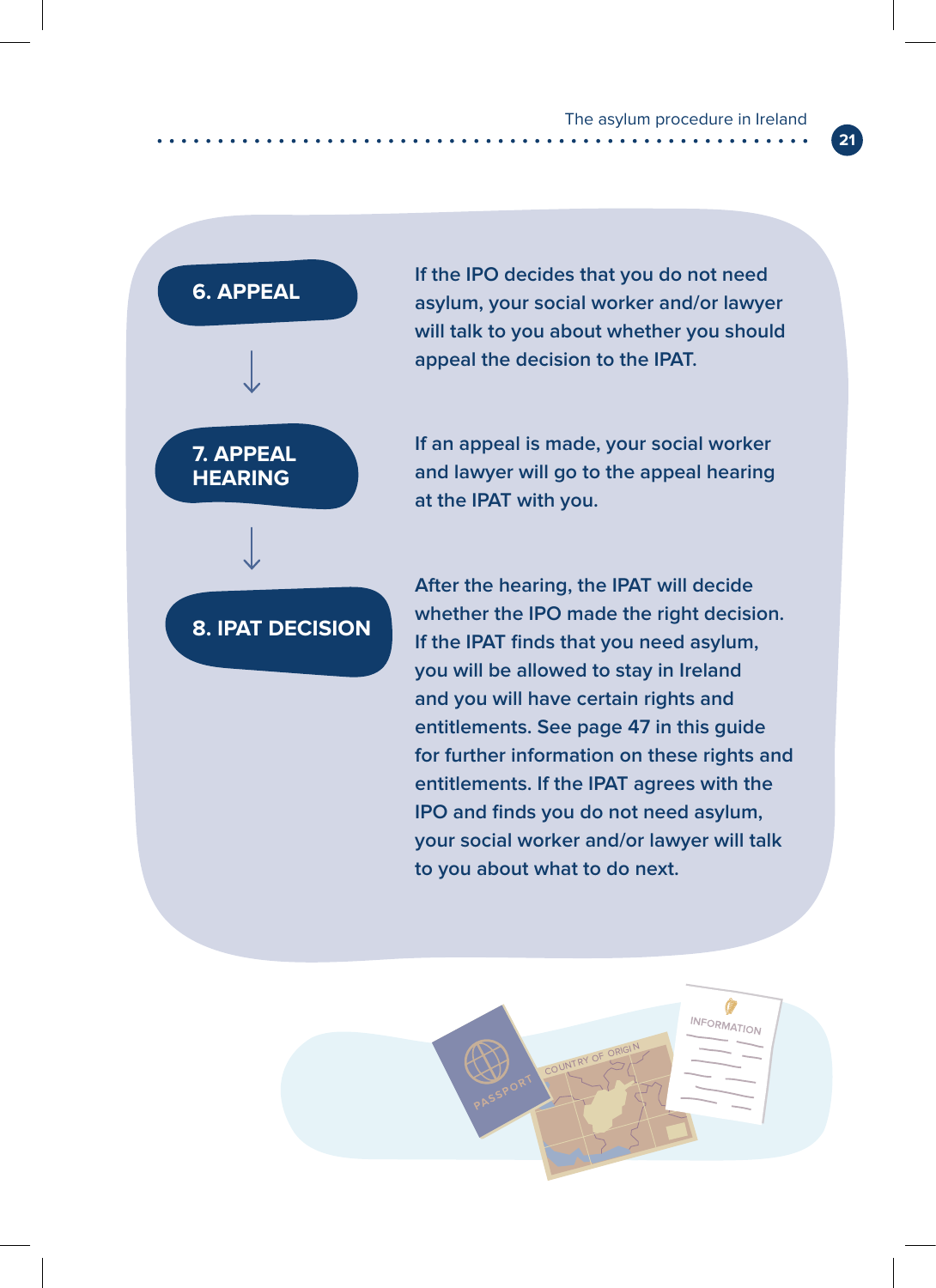# 5. The IPO process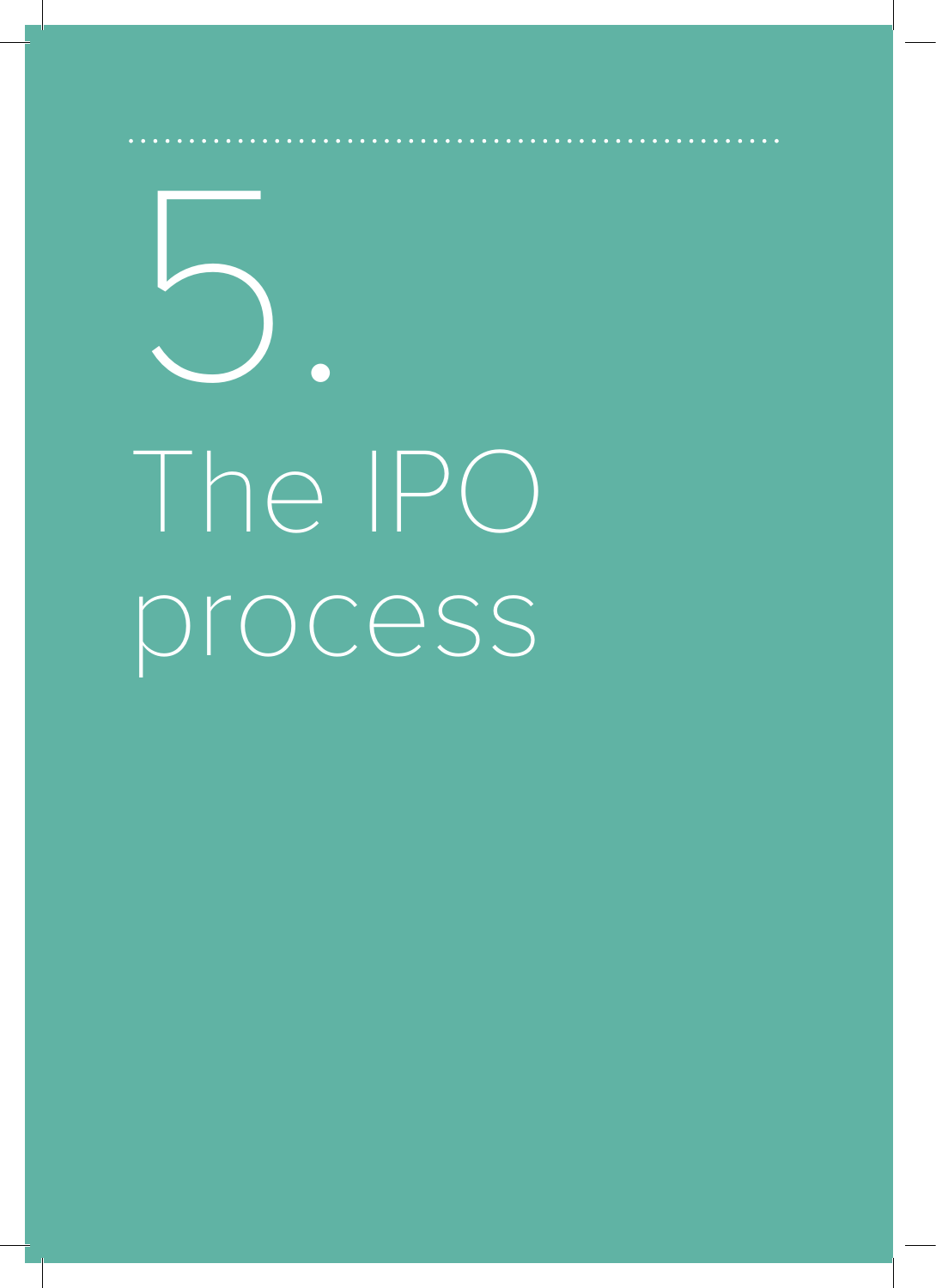

# Let's take a closer look now at each step of the procedure:

## **SHORT INTERVIEW**

Your social worker will go with you to the IPO office in Dublin, where you can apply for asylum. An IPO officer will hold a short interview with you and your social worker. **At this interview you will be asked questions about your identity, your parents' identity, your home country, the route you travelled to Ireland and the reasons why you are applying for asylum.** If you are over 14 years of age your photograph and fingerprints will also be taken so that the IPO can establish your identity and see if you have applied for asylum in another country in the European Union (EU). You will also be issued with an IPO card and reference number for your application which you should keep with you at all times.

### **QUESTIONNAIRE**

The IPO will ask you to fill in a questionnaire and send it back to the IPO office. This questionnaire will ask more **detailed questions about you and your asylum application.** Your social worker and lawyer will give you some advice on how to fill in the questionnaire. The completed questionnaire assists the IPO officer to understand the reasons why you fear returning to your home country. It also helps them prepare for your long interview.

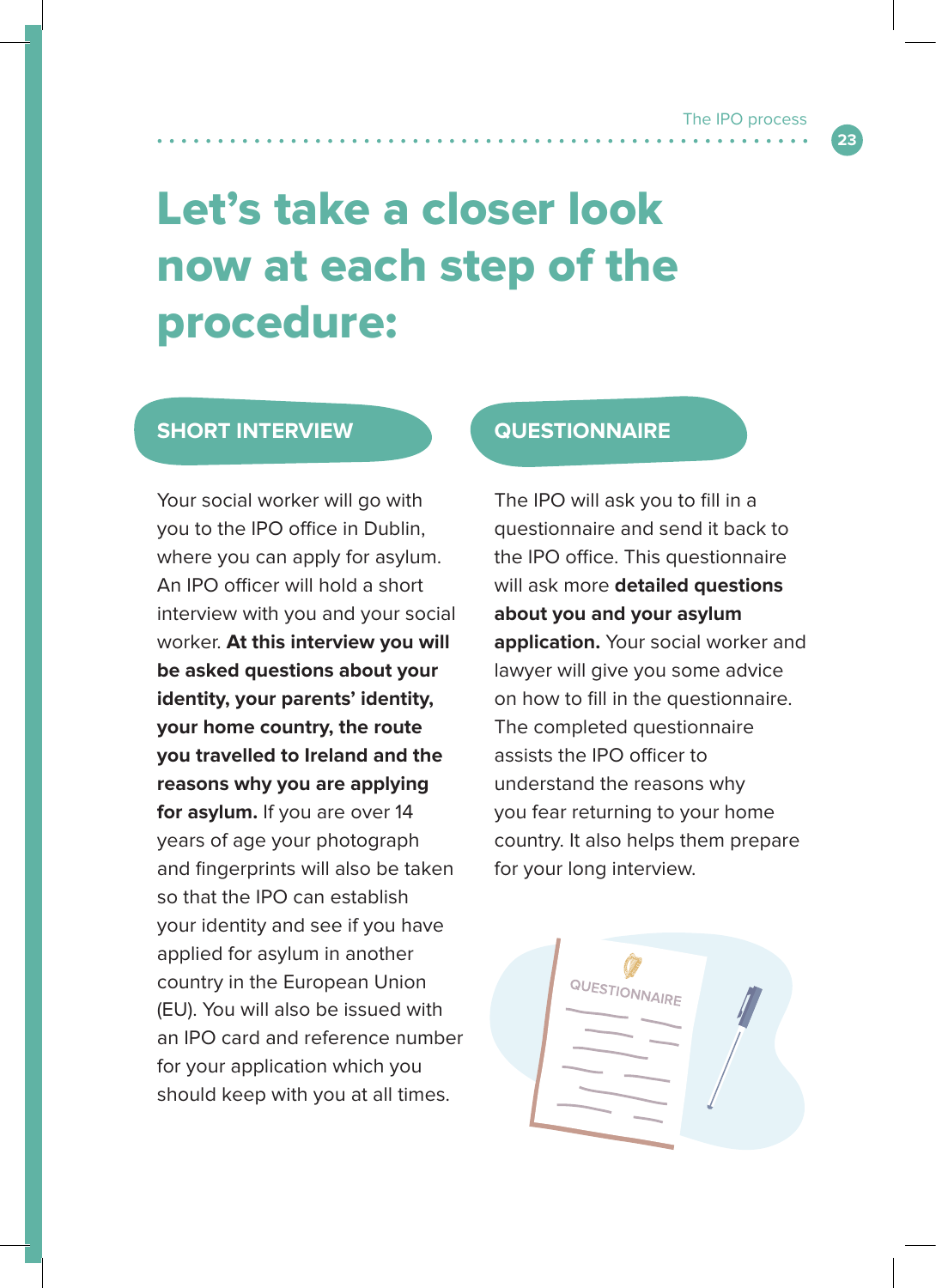The IPO process

### **LONG INTERVIEW**

The IPO will send your social worker a letter with an appointment date for a long interview. Your long interview is the main one to examine whether you are in need of asylum in Ireland. Sometimes it is called your **personal or main interview**. Your lawyer and social worker will help you prepare for this interview. The IPO officer dealing with your application will have read all your papers, including your questionnaire. He or she will also have researched information about your home country before the interview; this information is called **country of origin information** or COI.

## Do you need or would you prefer to have an interpreter for your interview?

Remember to tell your social worker and/or lawyer before the day of the interview.

## Would you be more comfortable if you were interviewed by a male or female IPO officer?

You may also want to have a male or female interpreter present for the interview. Remember to tell your social worker and/or lawyer before the day of the interview. The IPO will then try to make sure that the interpreter and interviewer is a man or a woman, depending on what you asked for.

## "I need an interpreter as I don't speak English that well.

**There are also some parts of my story that I find difficult to talk about, I think I will ask Esther if I can have a female interviewer and interpreter. This would make me more comfortable in the interview."**



**24**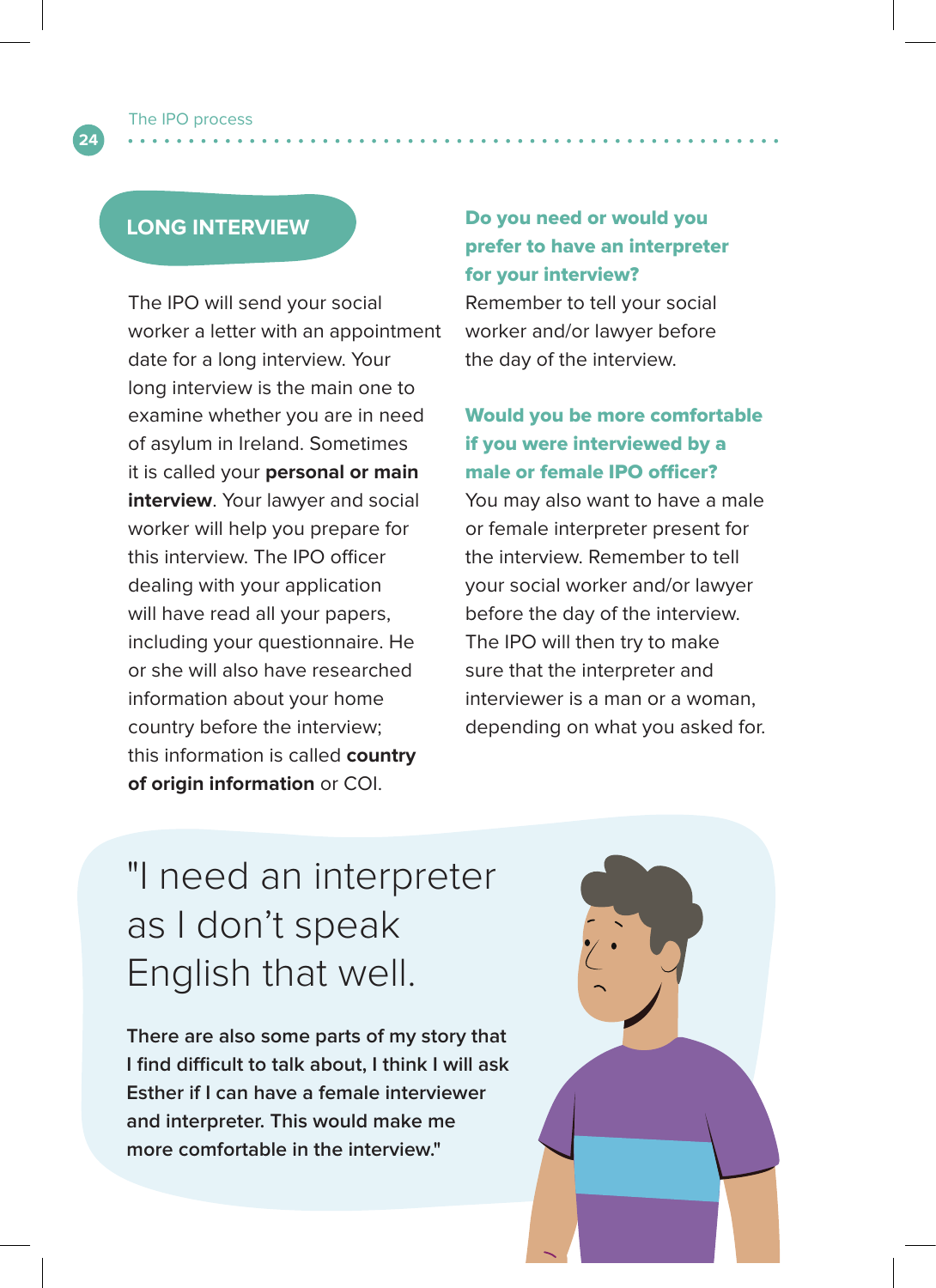This interview will usually last around 2 or 3 hours, but you will be allowed to take regular breaks during this time. **If you need a break, you can tell the IPO officer, and he or she will give you the time you need.** It is important to be honest and truthful during this interview, and to give as much detail as you can remember. The IPO officer wants to hear your story, and will ask questions to help you tell it. This is your main opportunity to tell him or her all the reasons why you need asylum in Ireland. **Don't be afraid to tell the IPO officer about any bad** 

**experiences you may have had in your home country.** What you talk about in the interview **will not be communicated** to anyone in your home country.

**If you do not understand any of the questions that the IPO officer asks you, say so and ask him or her to repeat or rephrase the question.** The IPO officer will take a written record of the interview. He or she will stop the interview from time to time and will read the record back to you. The officer will ask you to confirm if it is correct.

## **Important**

**When the written record is read back to you it is important that you listen very carefully. Is everything recorded exactly as you said it? Is all the information on the written record correct? Is there some important information that is left out? Tell the IPO officer if it is correct or not. He or she will correct any errors and mistakes in the written record. You also may remember something at this point which you forgot to say before. Now is the time to give that information to the IPO officer as it might be really helpful when he or she is deciding your asylum application. Once you are happy that the record is correct, you can sign it. Your signature means that everything written on this page is correct and true.** 

**25**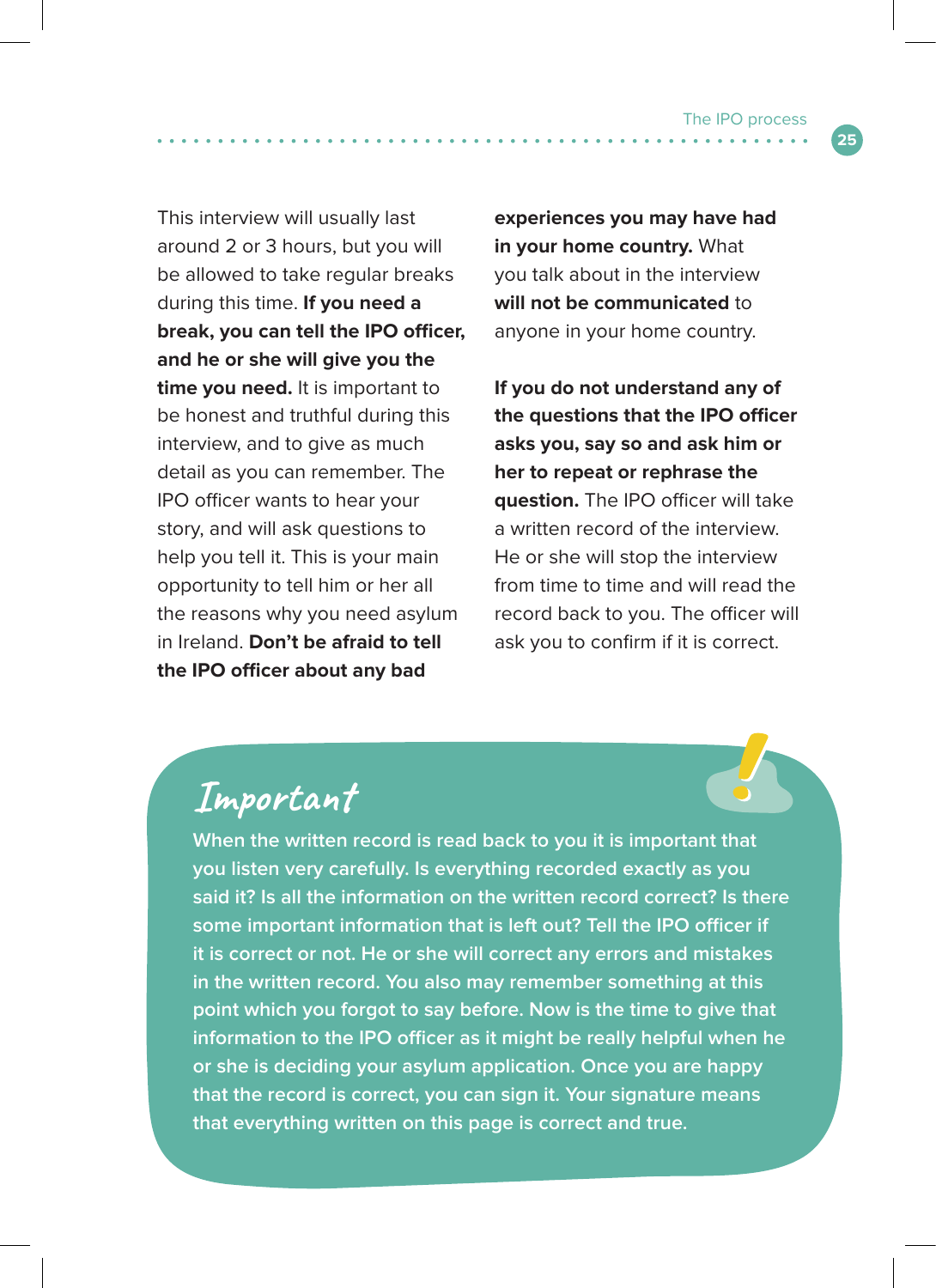# This is what the interview room at the IPO will look like.

During your interview, each person has a different role and everyone sits in a particular place. Let's take a closer look at the different roles people have in the interview room.

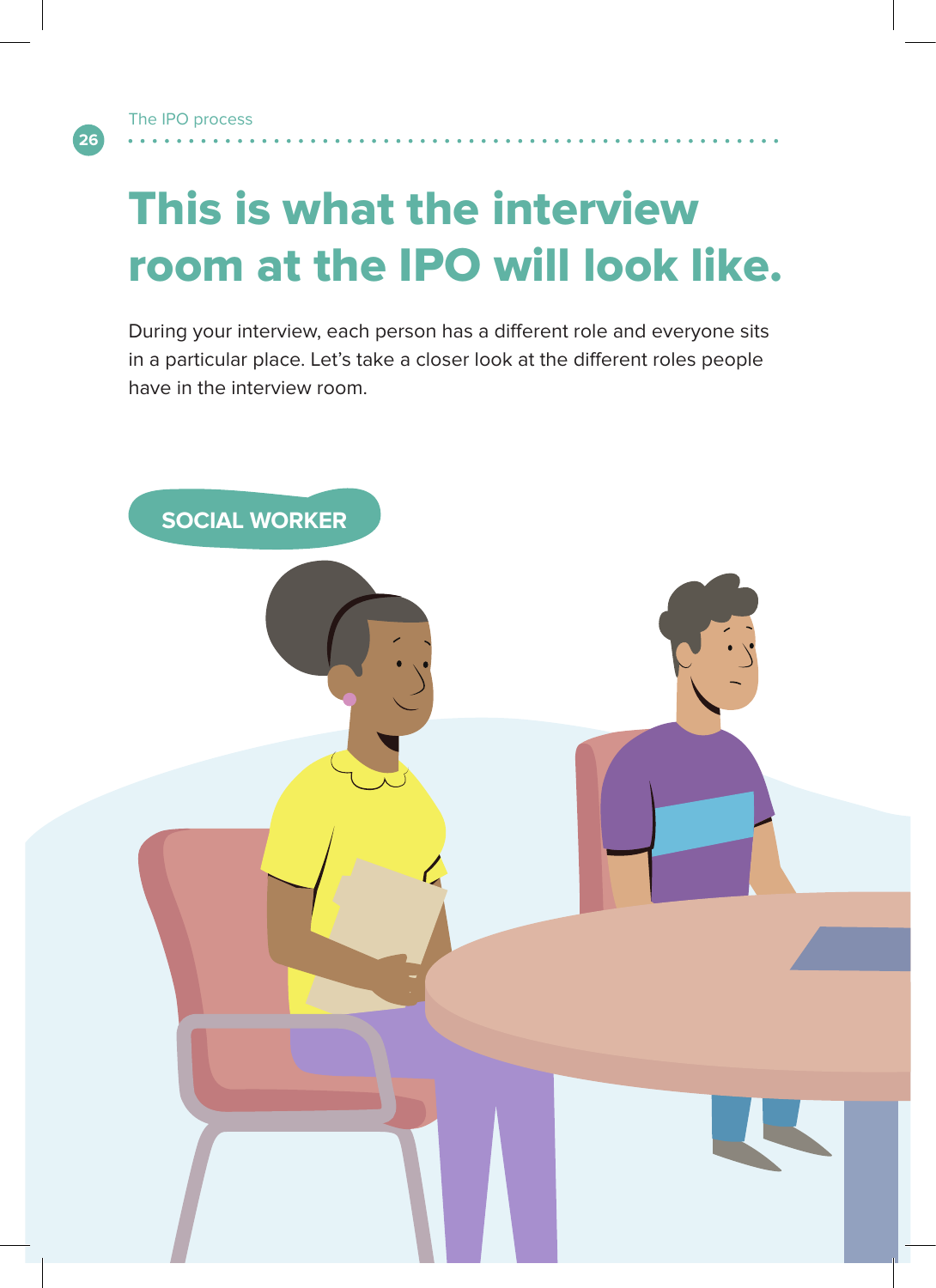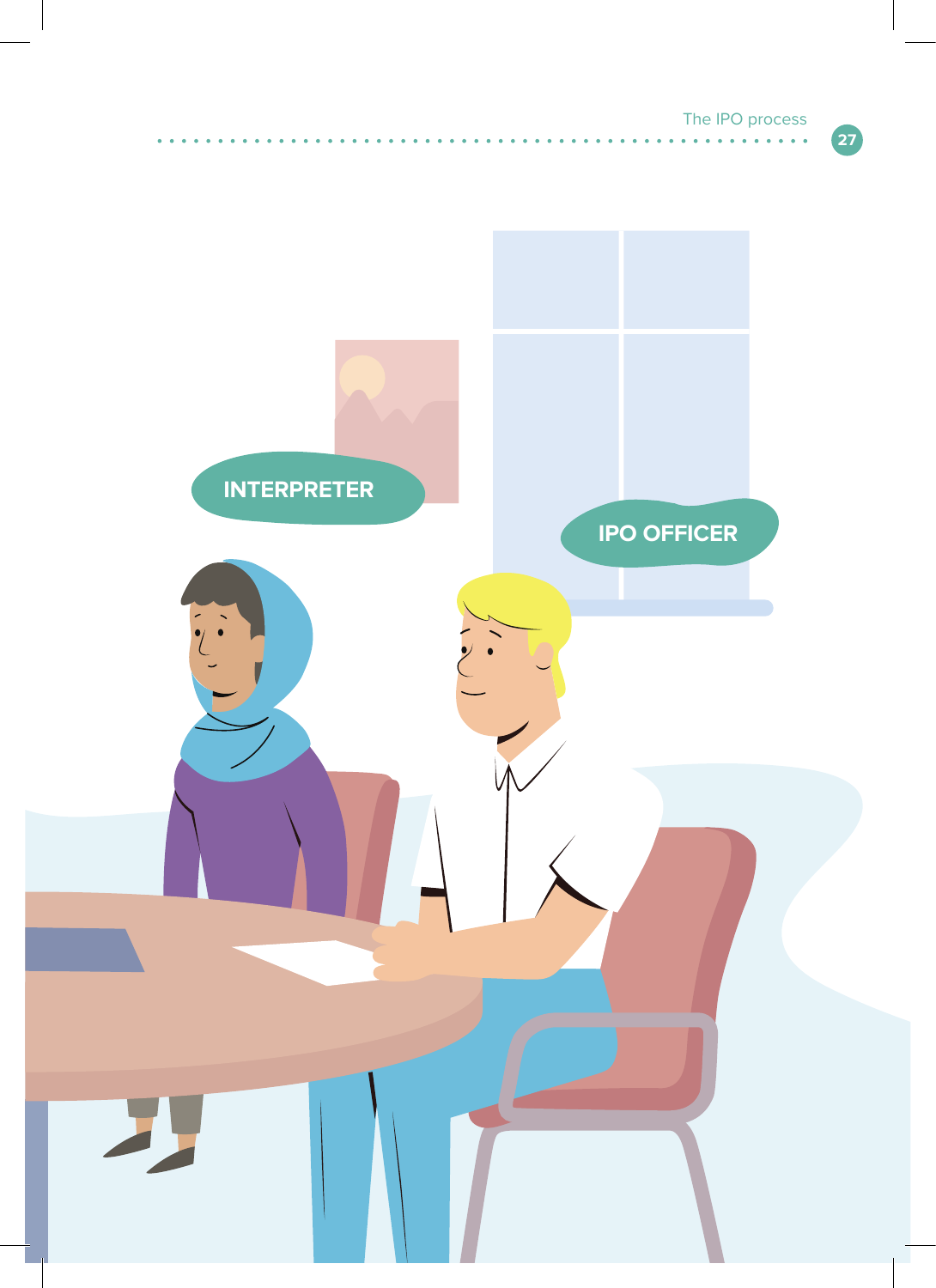The IPO process



The IPO officer is in charge of the interview. He or she will ask you questions about your asylum application and will listen carefully to everything you say. He or she will record that information either on a computer or in writing. This is known as an **interview record**.



Your social worker will go to the interview with you. He or she is there as a support for you but you will be expected to answer the questions in your own words. At the end of the interview the IPO officer may ask your social worker if he or she has anything else to add before closing the meeting. Your lawyer may also go to the interview if he or she feels it is necessary.



**28**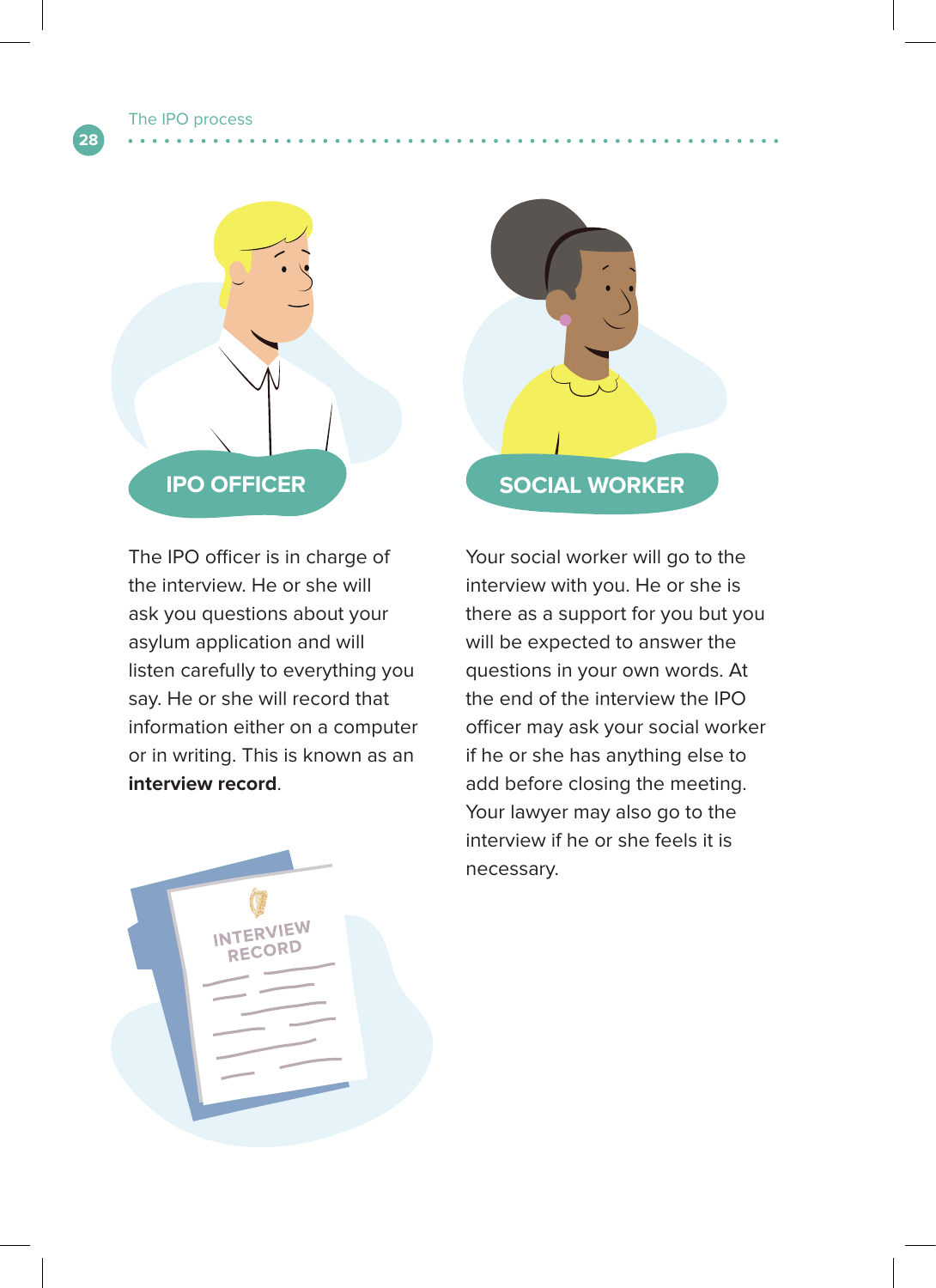#### The IPO process

**29**



You may also have an interpreter to help you during the interview. The interpreter will help you, the IPO officer and other persons in the interview room to talk to one another. Interpreters speak both English and the language you speak. The interpreter will translate the IPO officer's questions into your language and what you say into English. He or she plays a key role in helping you communicate so it is important to check at the beginning if you understand one another.

Remember that interpreters are not allowed to give their own opinion or change what you say. The interpreter is there to only help with communication and he or she has no role in the decision being made.

Interpreters are not allowed to tell other people about you. He or she must keep the interview confidential so don't worry about saying why you are afraid of returning to your home country in front of them.

## **Important**

**If you don't understand the interpreter very well, you should let the IPO officer or your social worker know immediately. This will**  not **have a negative effect on your asylum application and may just mean that the IPO interview is changed to another day with an interpreter that you understand.**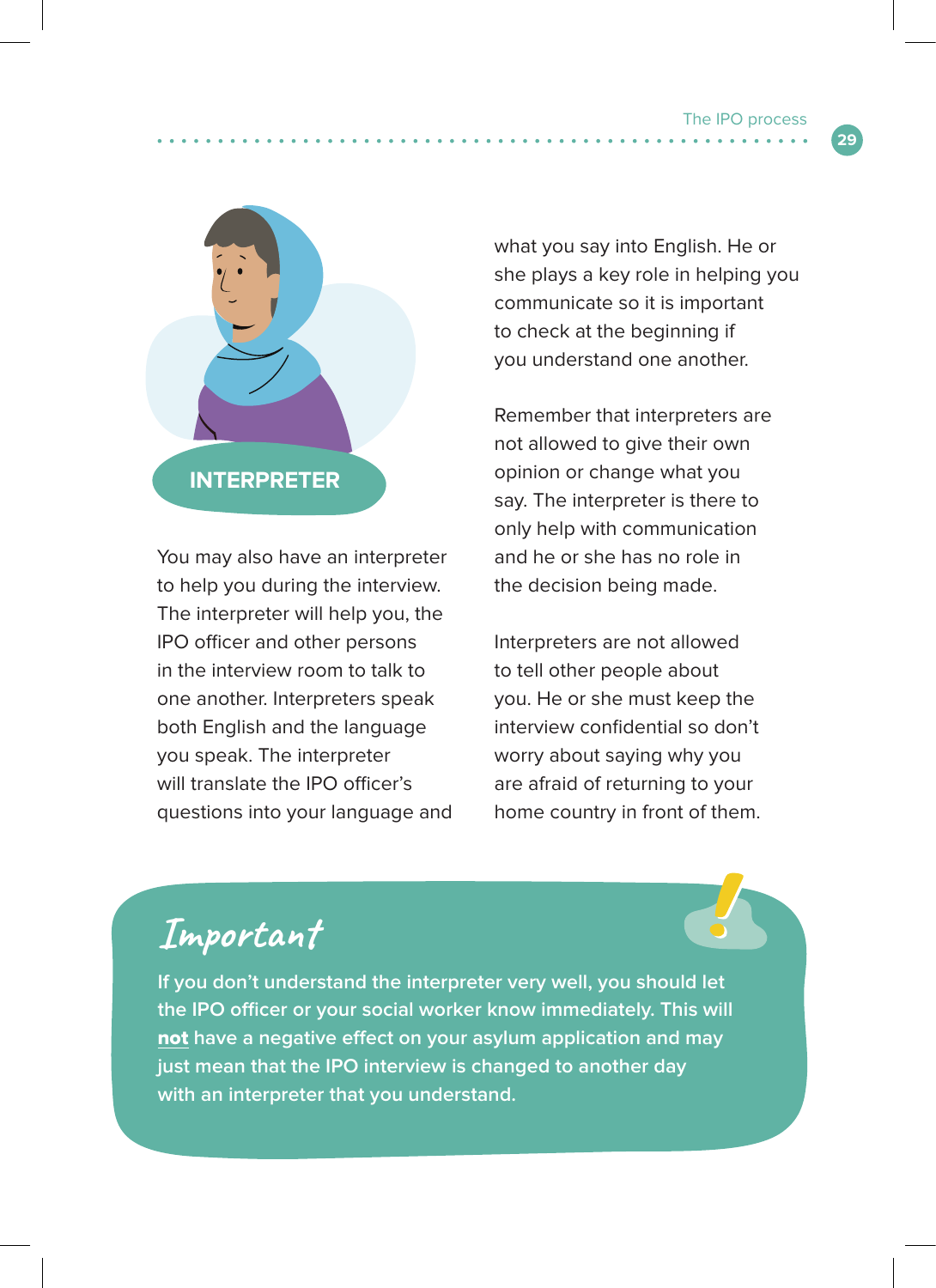After your interview, the IPO officer will further examine your asylum application. To do so, he or she will consider the following:

- **the information you provided about what happened to you or others close to you in the past**
- **the general situation in your home country, including what the country of origin information says**
- **the chance that you could be at risk of harm or persecution if you go back to your home country**

Sometimes people are called back to the IPO office for a second interview if some information needs to be clarified or if the IPO officer has any further questions.

**You can read more about the asylum procedure for unaccompanied children and young persons in the International Protection Office's Information Booklet for Unaccompanied Minors/Separated Children who are Applicants for International Protection.**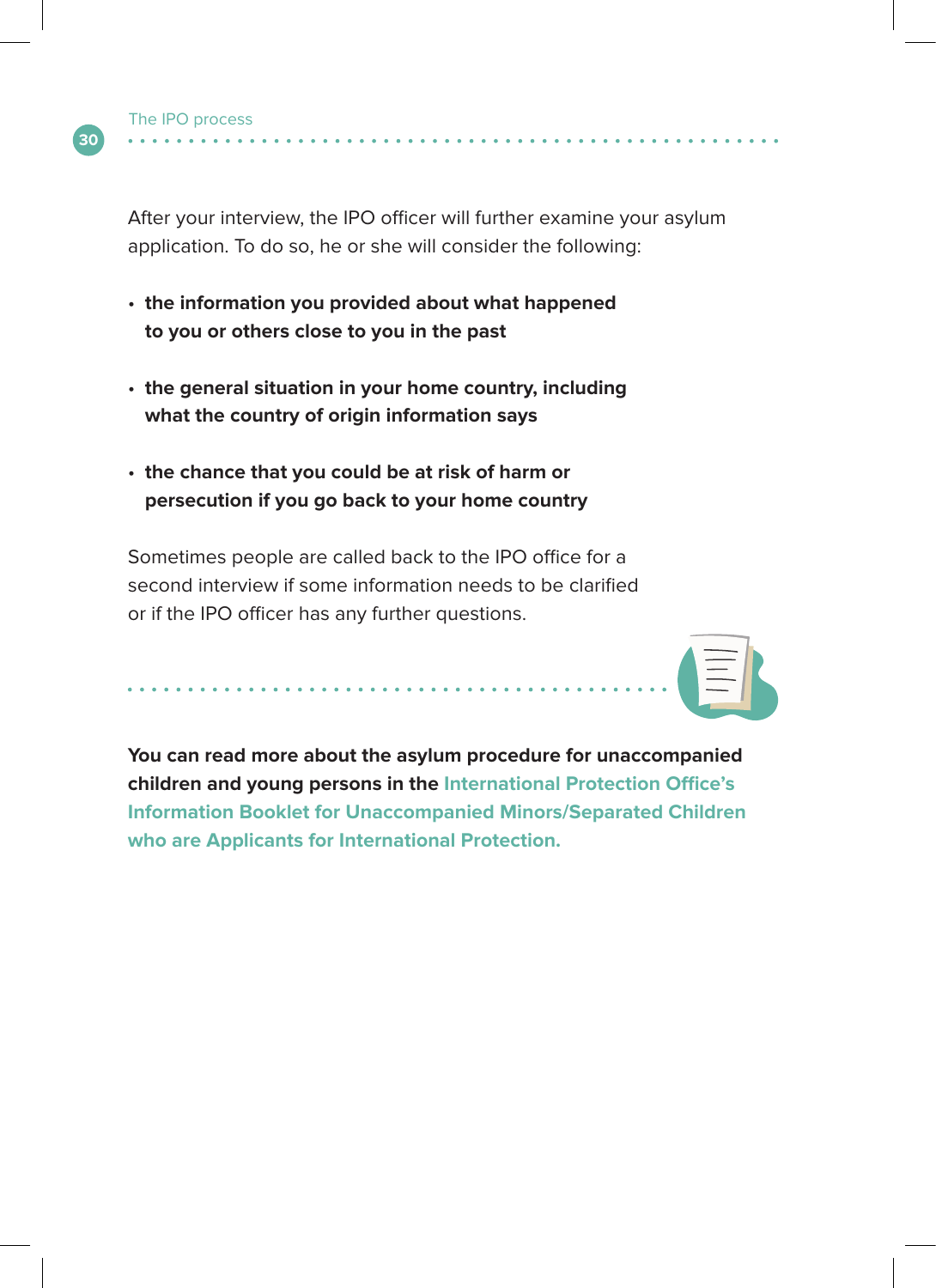"A few weeks after my long interview with the IPO officer they contacted me again to have a further interview.

**I was worried but Esther, my social worker, reassured me that it was ok to have another interview. The IPO officer was very friendly and just wanted to check some of the information about my application again."**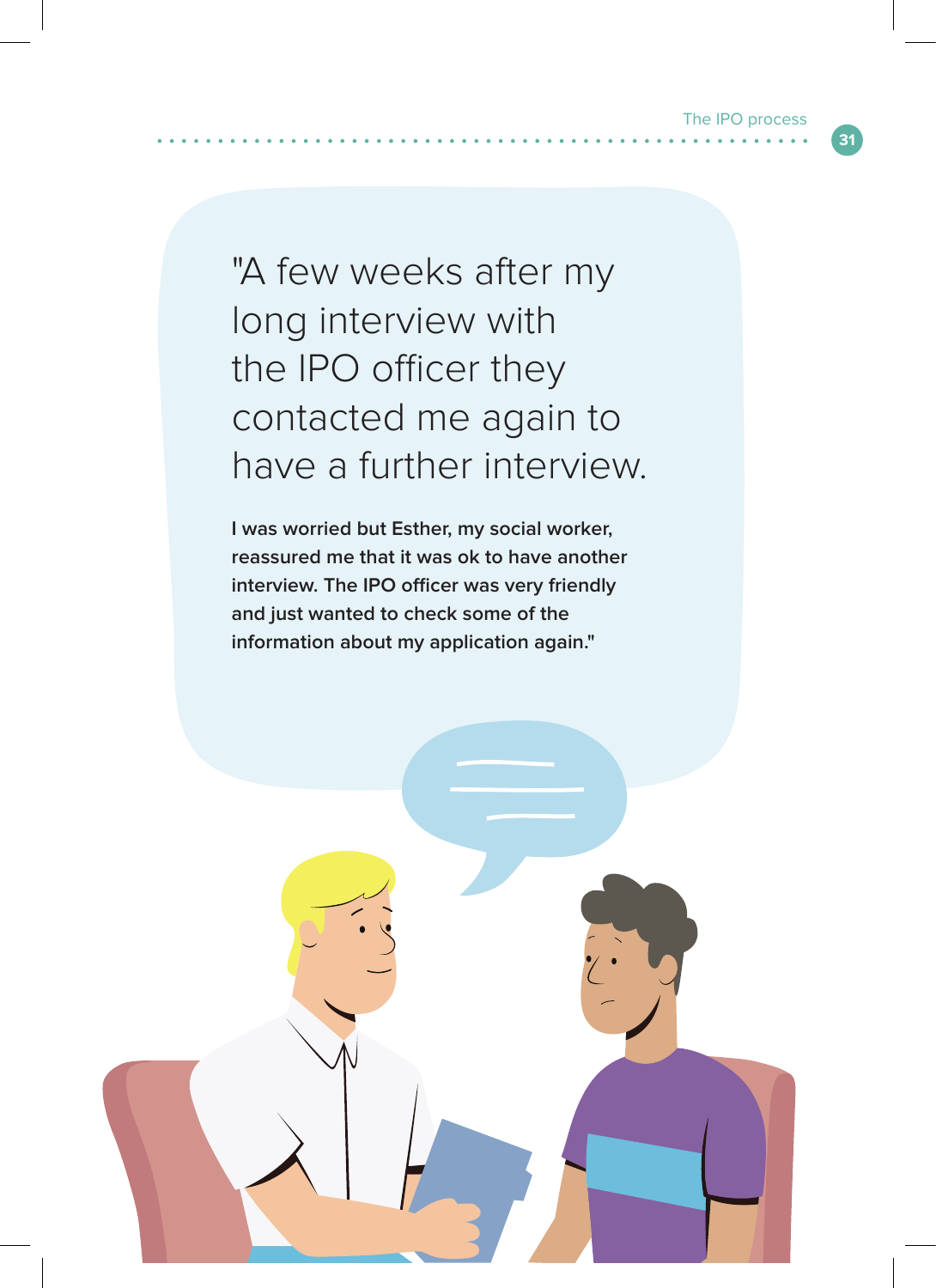# 6. The IPO decision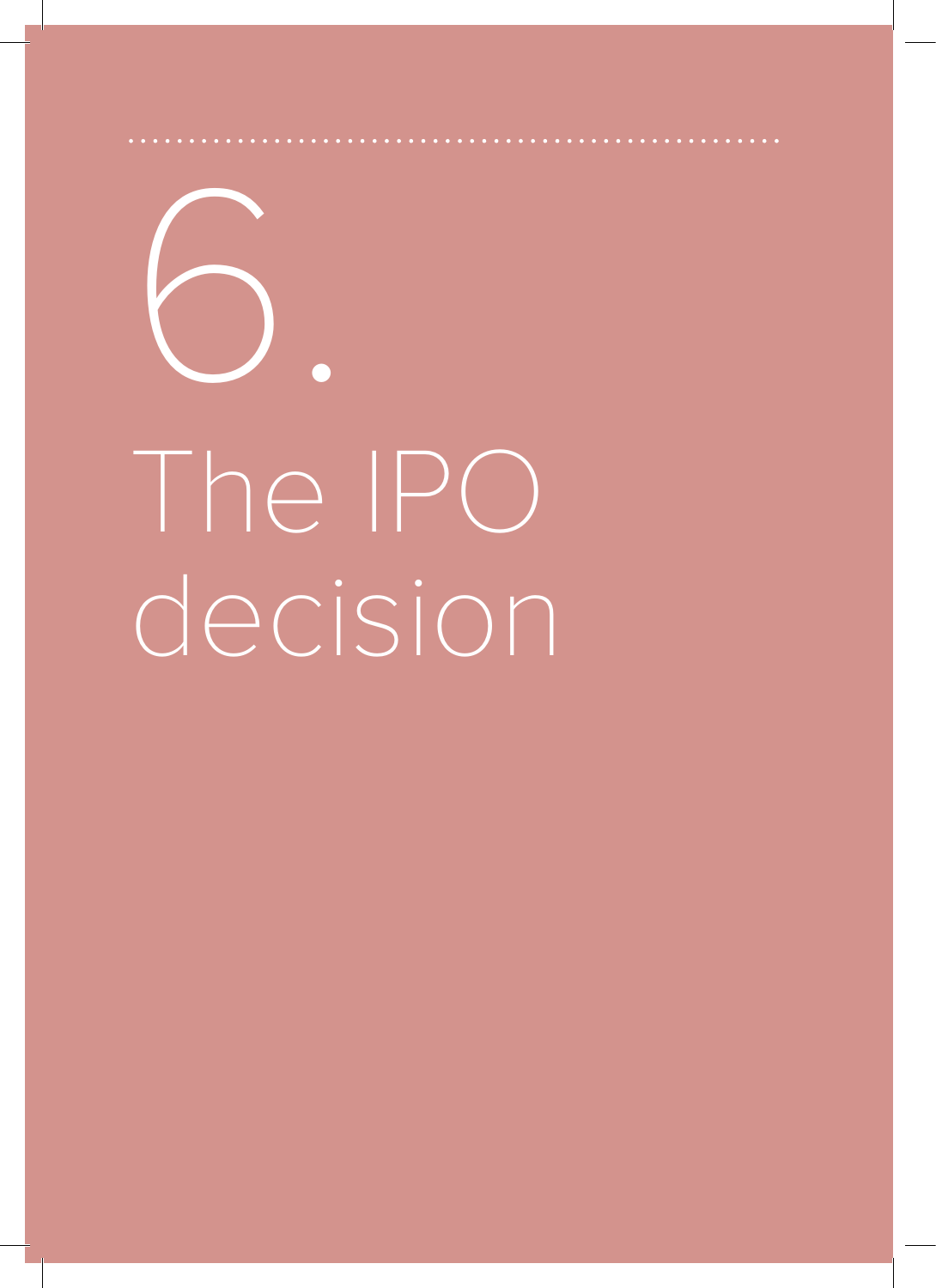# Some time after your interview, your social worker will receive a decision from the IPO.

This decision is a recommendation and if you are granted refugee status or subsidiary protection, you will receive another official letter from the Minister for Justice and Equality which is known as a declaration. Please be patient, as sometimes it can take a while before you get a final decision on your asylum application.

There are a number of different decisions that you could get:

- **A grant (positive decision) of refugee status.**
- **A grant of subsidiary protection. If you are granted subsidiary protection you can still appeal the decision not to grant you refugee status.**
- **If you are refused refugee status or subsidiary protection, the Minister for Justice and Equality will decide whether or not to grant you permission to remain. If you are granted permission to remain, you can still appeal the decision not to grant you refugee status or subsidiary protection.**

Your lawyer and social worker will talk to you about your options once a decision has been received from the IPO.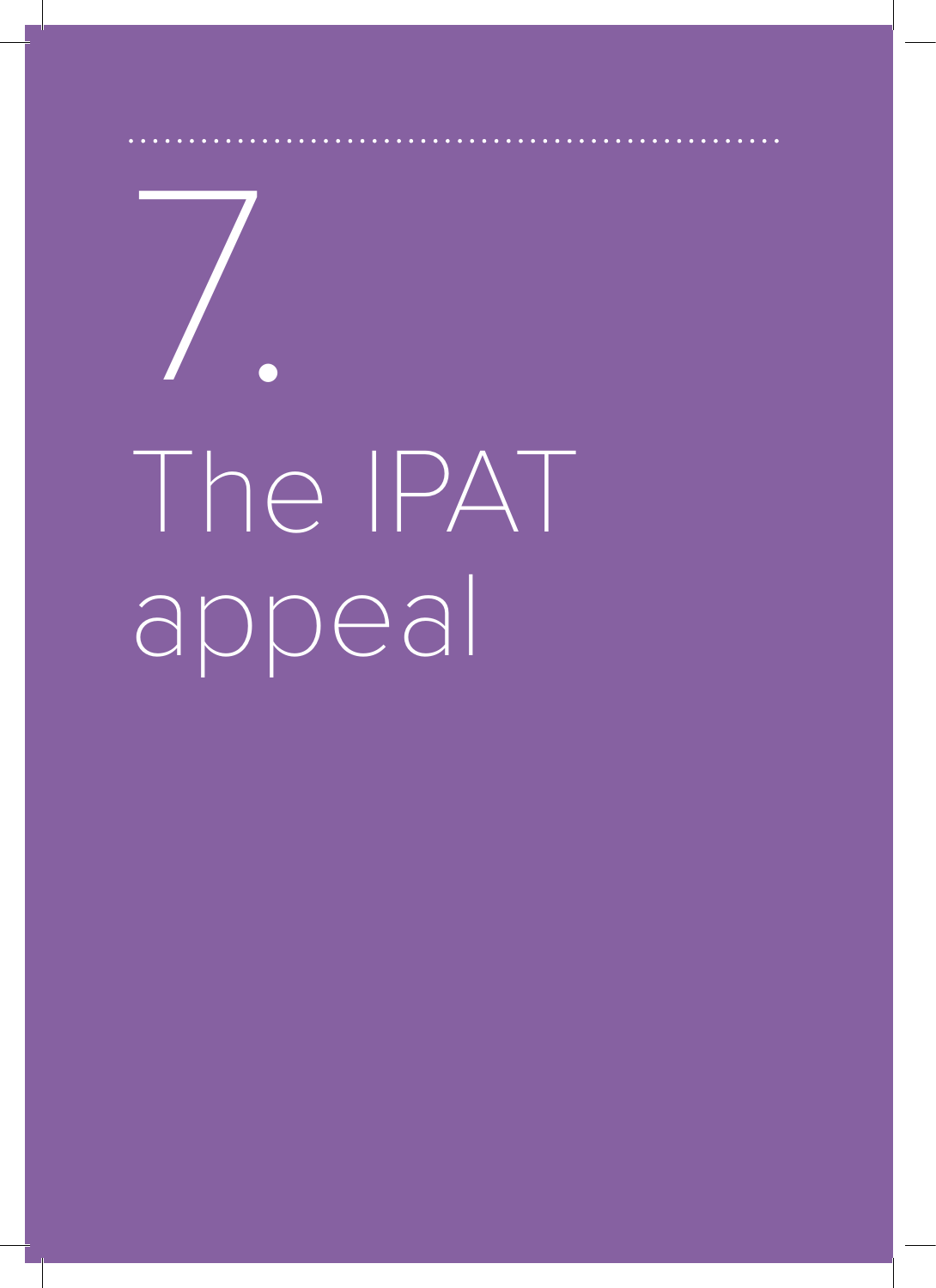# If you are not granted refugee status or subsidiary protection by the IPO, you can appeal these decisions to the IPAT.

If you are granted subsidiary protection by the IPO, but you feel that you should have been granted refugee status, you can also appeal this decision. Your lawyer and social worker will talk to you about these options if they apply in your case.

What does it mean to appeal the IPO decision? **It means that you believe the IPO decision was wrong and that you need asylum in Ireland.** An independent tribunal, the IPAT, will then review the decision to see if it was correct or not.

When your lawyer submits an appeal against the IPO decision, you will be given a date for an **IPAT appeal hearing**. This is where you, your social worker, your lawyer and an IPO officer will have a meeting with a Tribunal Member from the IPAT. Your lawyer will explain why he or she thinks the IPO made the wrong decision. The Tribunal Member may ask you some questions at the hearing.



**"During the appeal hearing the Tribunal Member asked me similar questions to the IPO officer. My social worker and lawyer prepared me well for the hearing so I knew what to expect. At the start of the procedure the Tribunal Member explained the process in a way that was easy to understand."**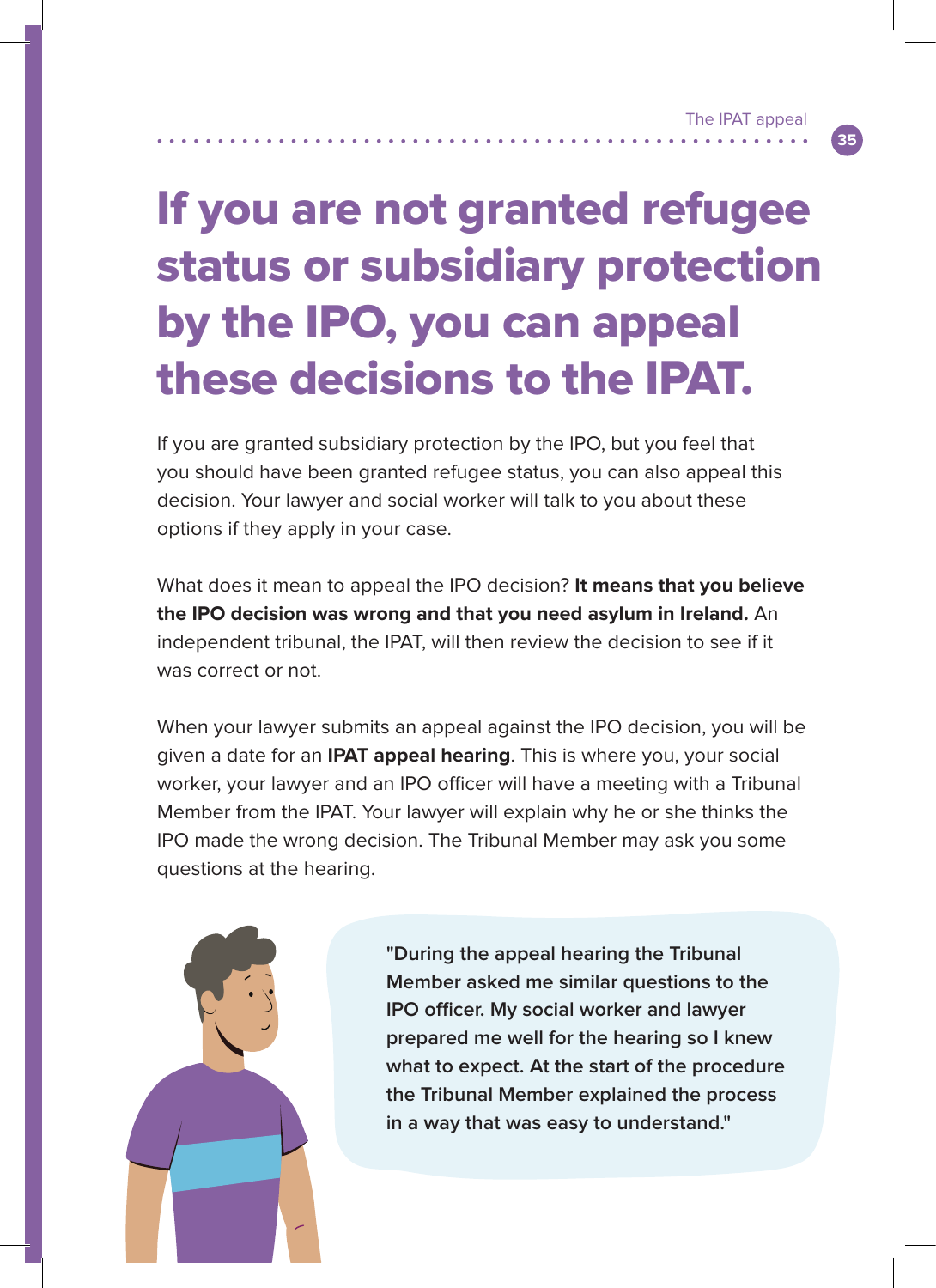# This is what the hearing room at the IPAT will look like.

During the appeal, each person has a different role and everyone sits in a particular spot. Let's take a closer look at the different roles people have in the hearing room.



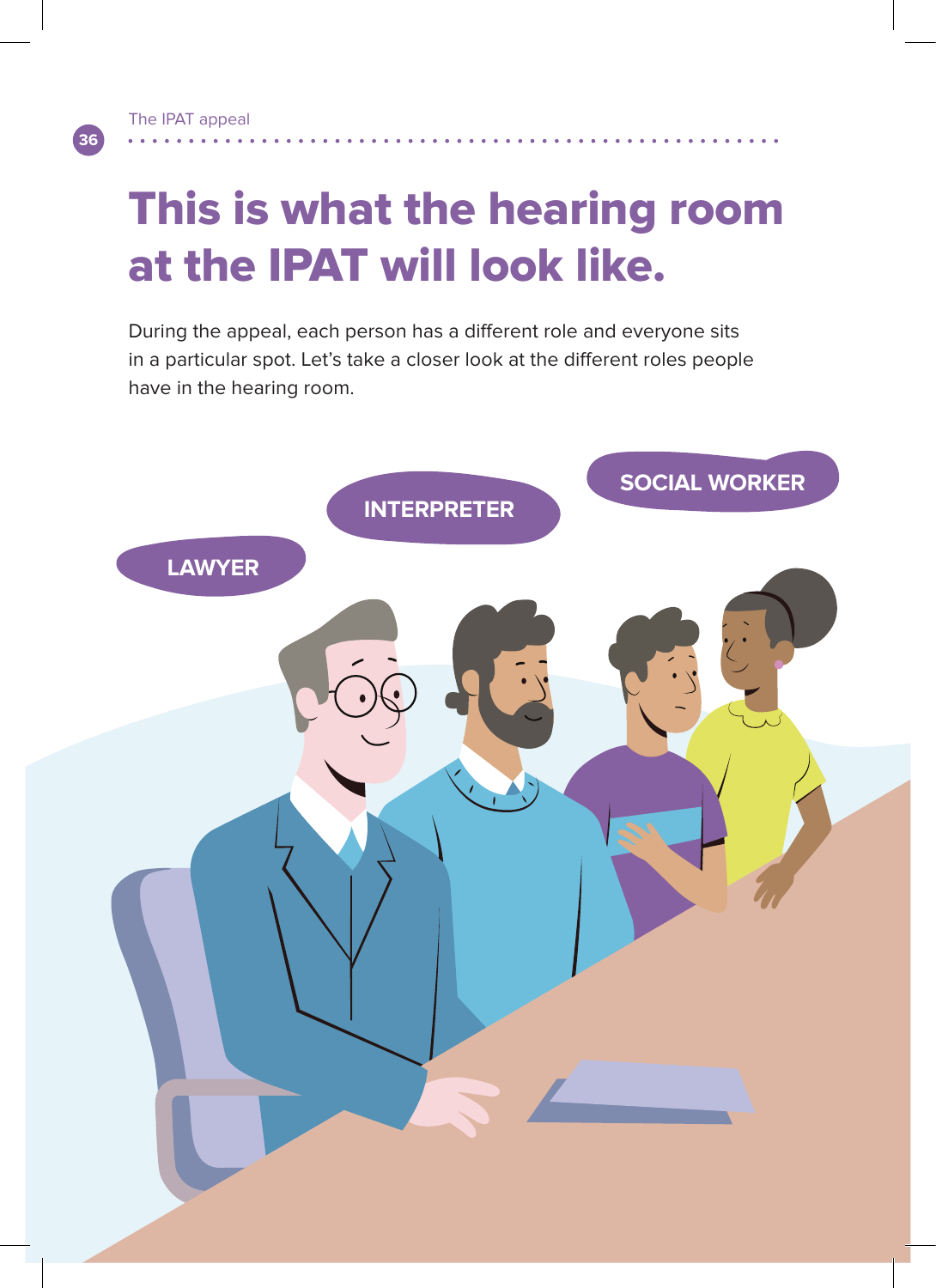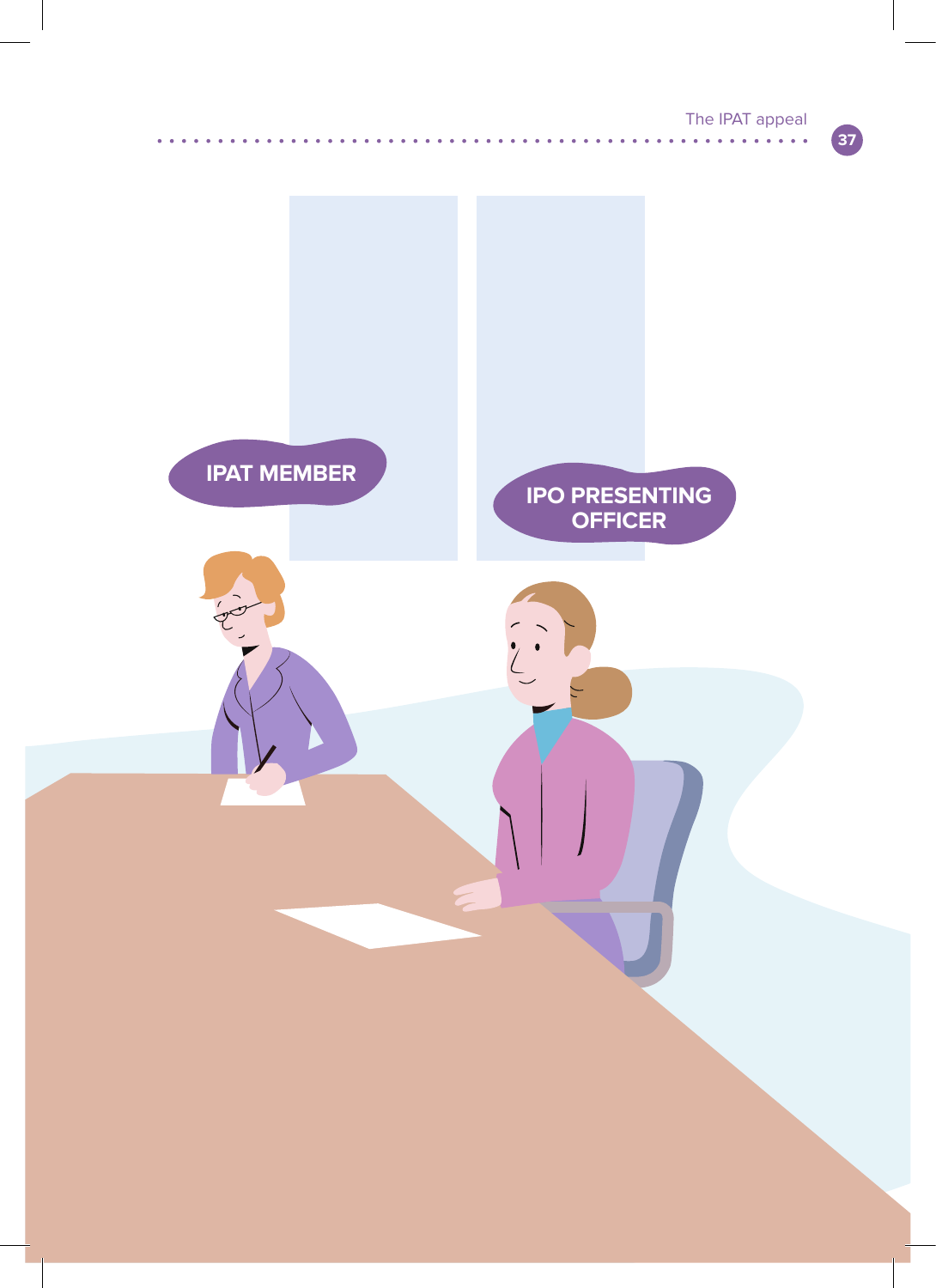**38**



The Tribunal Member is in charge of the hearing. He or she will ask you questions about your asylum application and will listen carefully to everything you say. He or she may also take some notes during the hearing.



You may have an interpreter to help you during the appeal. The interpreter will help you, the Tribunal Member and other persons in the hearing room to talk to one another. Like at the IPO, the interpreter's role is to translate everything that is said by you, the Tribunal Member and other persons in the hearing room. You should make sure you understand the interpreter. If you do not understand the interpreter, you should tell the Tribunal Member and/or your social worker immediately. Remember this will **not** have a negative effect on your asylum application and may just mean that the IPAT hearing is changed to another day with an interpreter that you understand.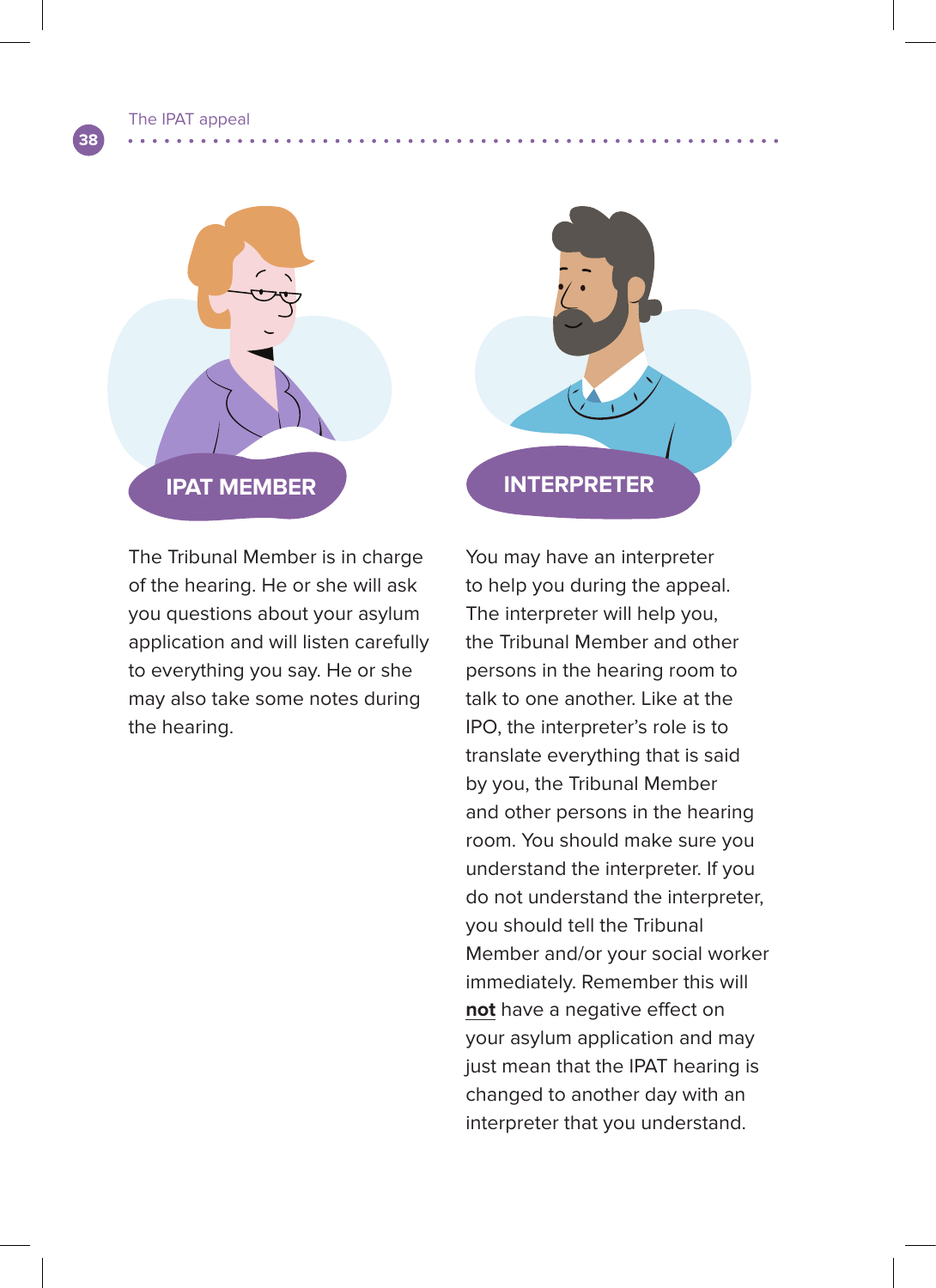

Your social worker and lawyer will go to the appeal hearing with you. They are there as a support for you, but you will be required to answer questions in your own words. Sometimes the Tribunal Member will ask your lawyer and your social worker to speak for you on some matters related to your asylum application. Your lawyer will make legal arguments as to why you need asylum.



An officer from the IPO will also be at the hearing. At the IPAT hearing, the Tribunal Member may ask this officer questions about the IPO decision.

### **WITNESS**

Sometimes witnesses may attend the IPAT hearing. A witness tells the Tribunal Member relevant information about your asylum application, such as if he or she saw something happen in the past to you and/or your family. Your lawyer will talk to you about this if it applies to your asylum application.

**39**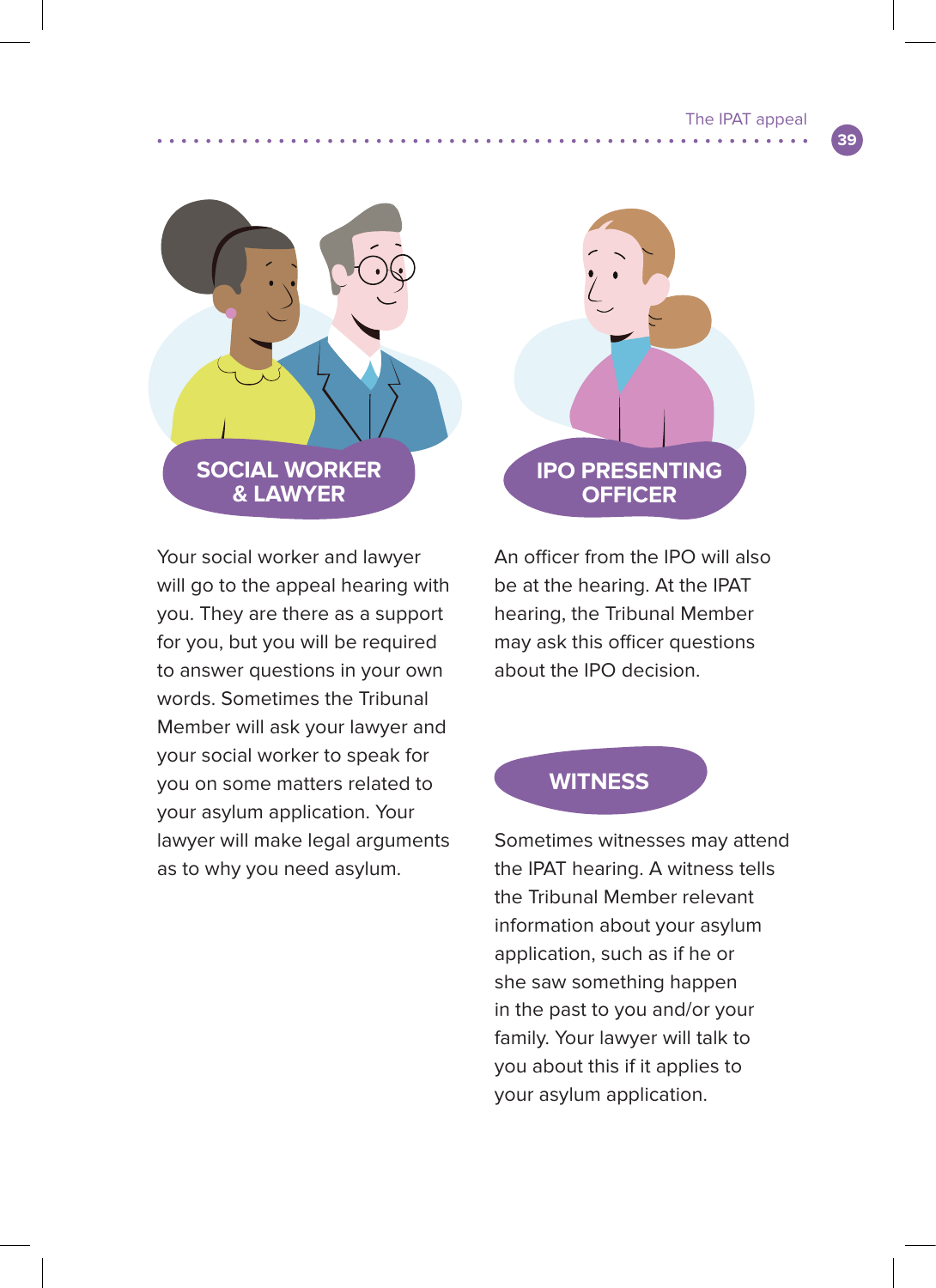If the Tribunal Member thinks that the IPO made the wrong decision, they will make a new decision. Then the Minister for Justice and Equality will issue you with a declaration for either refugee status or subsidiary protection, depending on what the Tribunal Member decides.



**The IPAT has special guidelines for hearing appeals from children and young people. For more information see the International Protection Appeals Tribunal Guidelines No. 2017/5 Appeals from Child Applicants.**



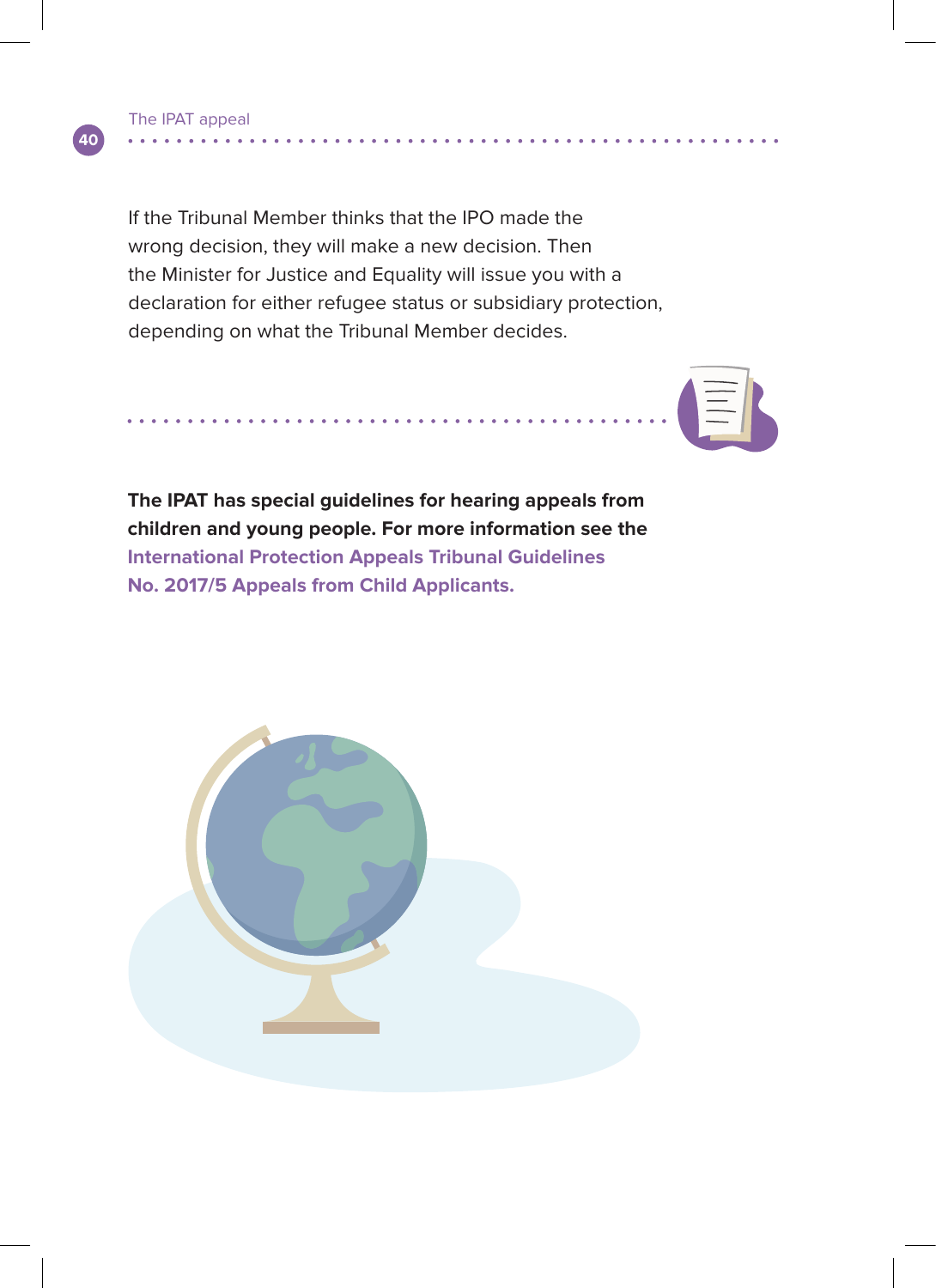If your appeal to the IPAT is not successful, and you were not previously granted subsidiary protection or permission to remain by the IPO, you will have **5 days** to provide new information to the Minister for Justice and Equality.

**This information will explain why you should be given permission to remain. It is important that you, your social worker and/or lawyer provide that information as soon as possible. The Minister for Justice and Equality will then review the original decision not to grant you permission to remain. If you are refused permission to remain, your lawyer and social worker will discuss all of the options available to you, including reuniting with your family in your home country if that is in your best interests.** 

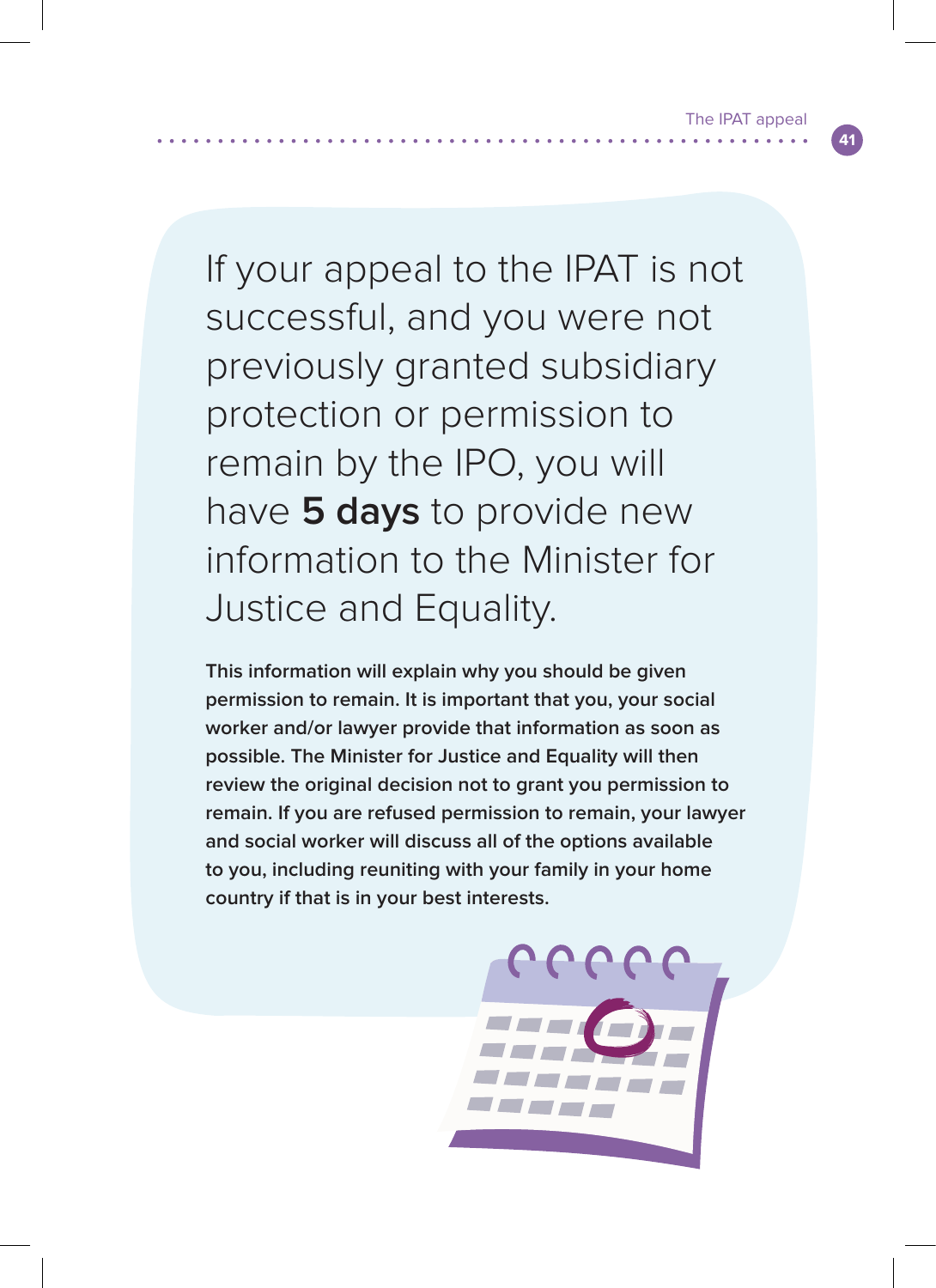# 8. Other information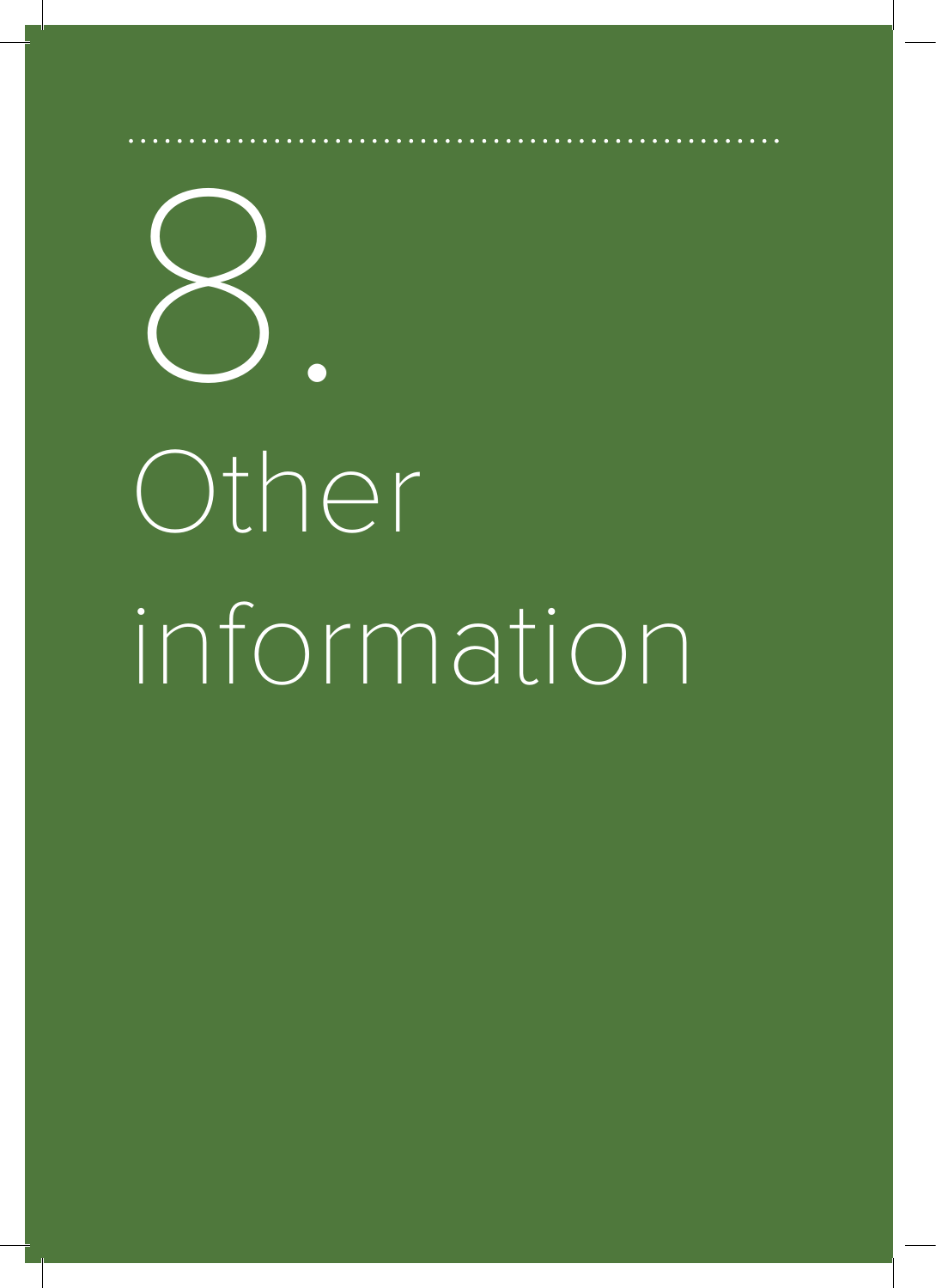

# What is an age assessment procedure?

Sometimes if an IPO officer or Tusla social worker has doubts about your age they may arrange to have an age assessment carried out. This may involve a separate interview with the IPO and/or Tusla. If you have any identity document, birth certificate or other information which shows your age then share it with your social worker and the IPO officer. If the IPO decides you are over the age of 18 for the purposes of your asylum application then you will be examined in the asylum procedure as an adult. This may also mean that you have to move out of your current accommodation and move into a different type of accommodation known as a direct provision centre.

# What is the EU Dublin Regulation?

The European Union (EU) Dublin Regulation is an agreement between countries in the EU. It sets out the rules to follow in deciding which country in the EU should examine your asylum application. It is called the Dublin Regulation because the agreement was signed in Dublin.

Does your mother, your father, your sister, your brother, your aunt or your uncle live in another country in the EU? Do you want to join them? Please tell your lawyer and social worker about family members in other EU countries as soon as possible. The IPO may then ask that other EU country to examine your asylum application so you can go and join your family there.

Your lawyer will be able to provide you with more information if the Dublin Regulation applies in your case.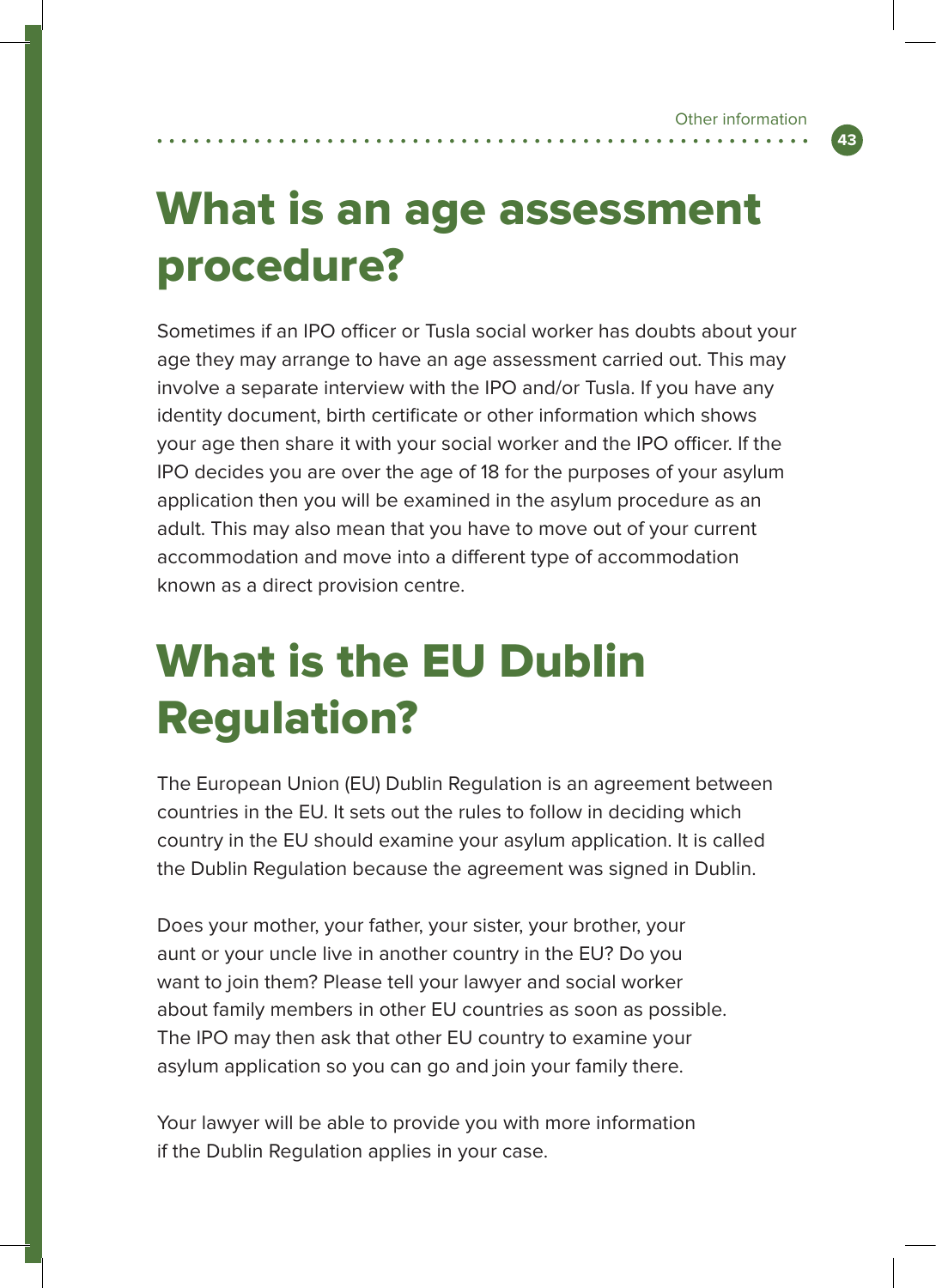# What is Prioritisation?

You may have heard your social worker or lawyer talking about prioritisation of your application. This means that, if your application falls into certain categories, then it may be 'prioritised' and your interview will be organised as soon as possible. Reasons for prioritising applications include: if you are an unaccompanied child, if you have serious health issues, or if you are from one of these countries: Syria, Eritrea, Iraq, Afghanistan, Iran, Libya or Somalia.

# Can I work when my asylum application is being processed?

If you have not received a decision from the IPO within 9 months of submitting your asylum application you may be granted permission to work in a similar manner to young Irish people. There are certain rules for employing young people in Ireland, for example, children under 16 years of age cannot be employed in regular full-time jobs but can do some work during summer holidays. Your social worker will provide further information on your right to work.



**You can read more about the EU Dublin Regulation in the IPO Children asking for International Protection Booklet for Children in the Dublin Procedure.**

**You can read more about IPO's prioritisation policy in Prioritisation Of Applications For International Protection Under The International Protection Act 2015.**

**44**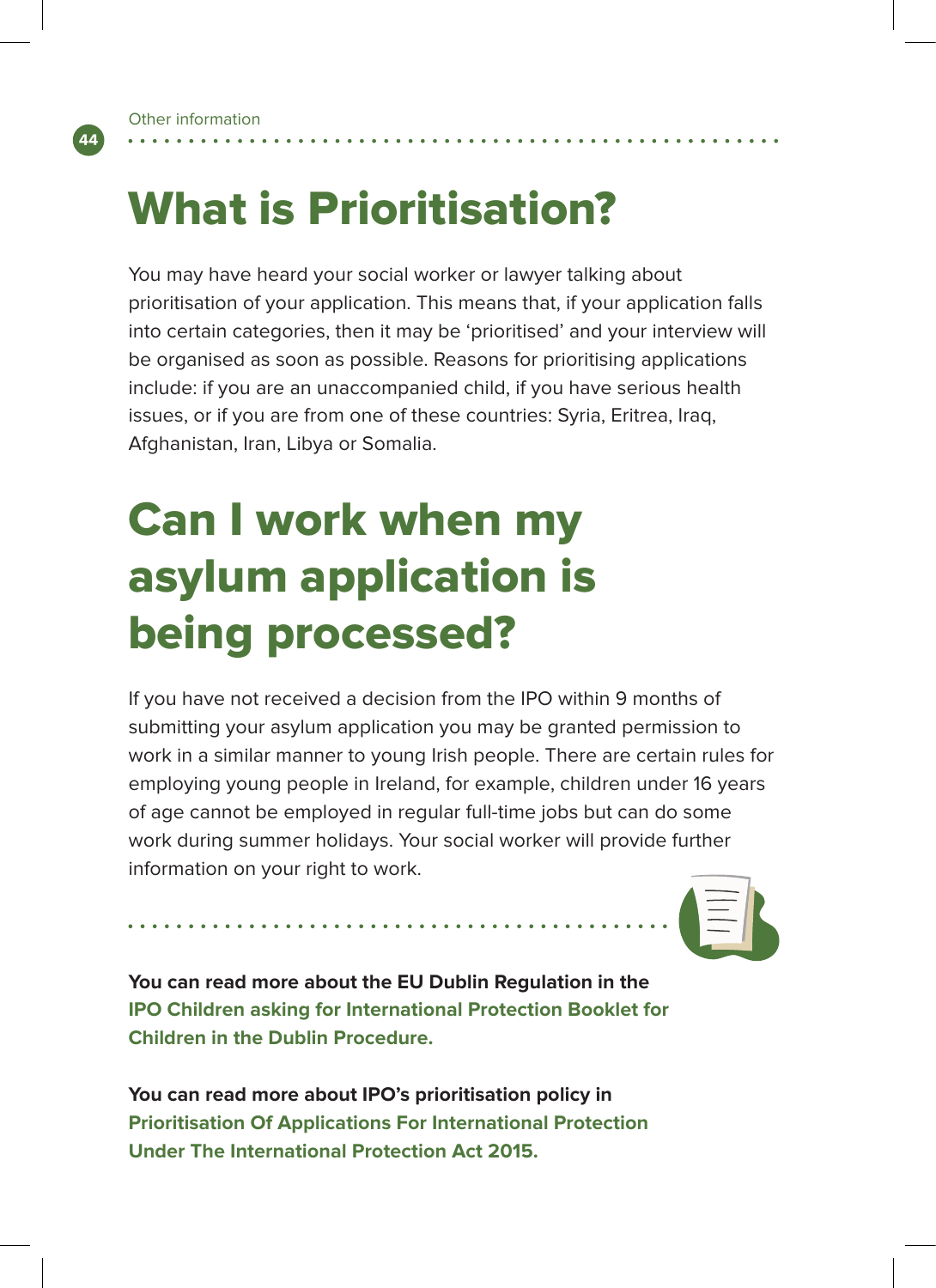Other information

 $\overline{\phantom{a}}$ 





**45**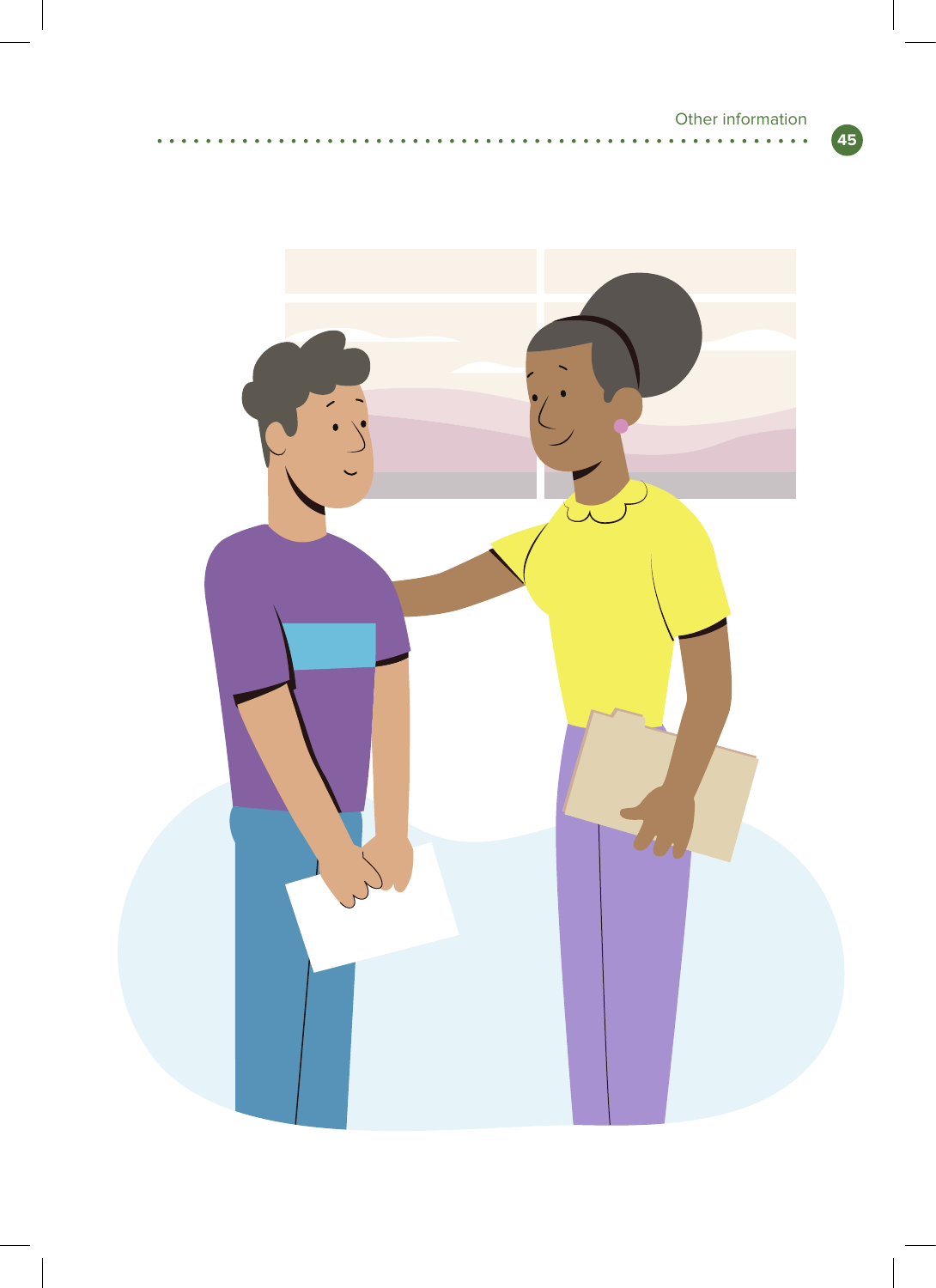9. Your rights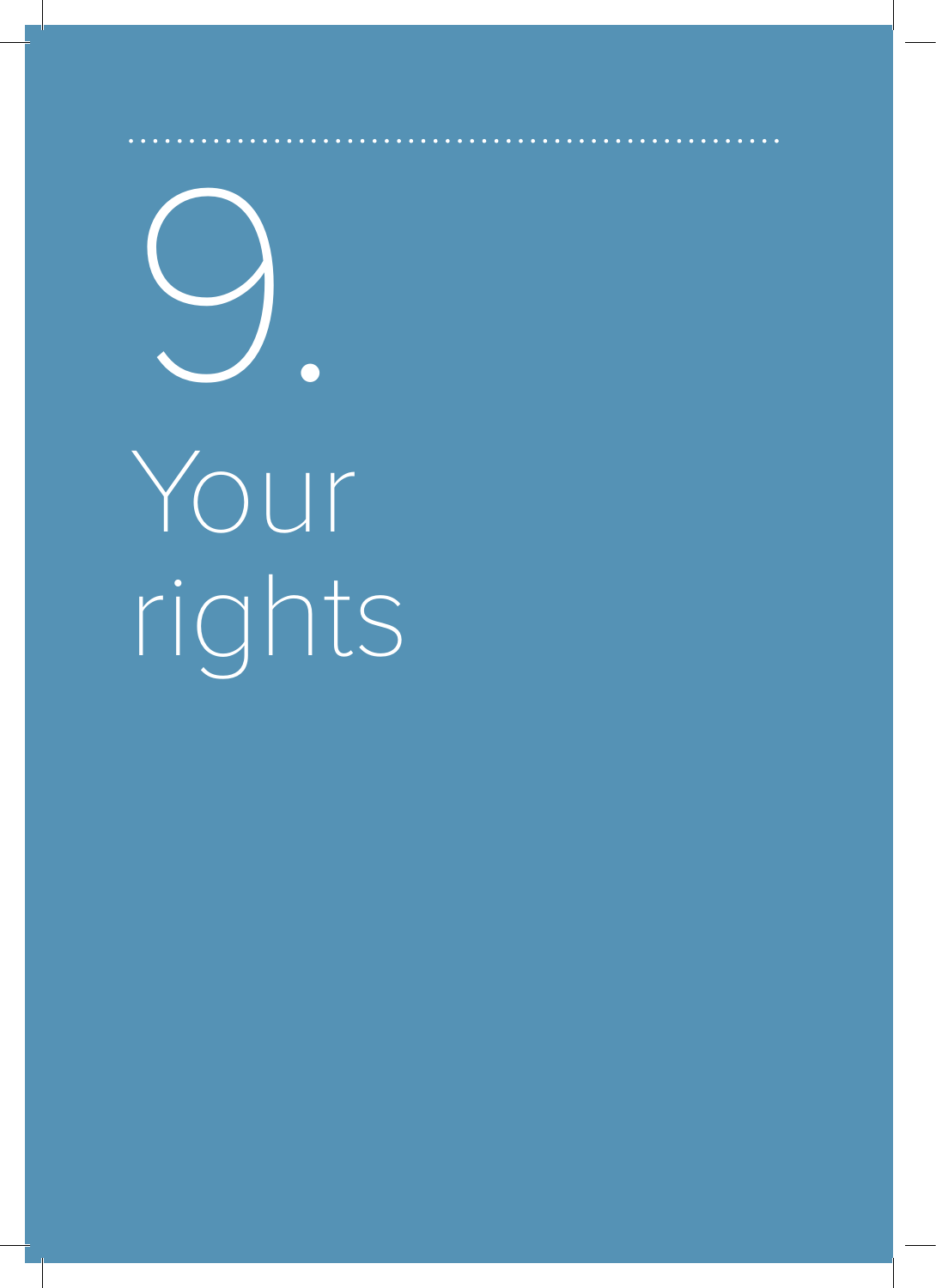Your rights

# Your rights if granted refugee status or subsidiary protection

If you are granted refugee status or subsidiary protection you have certain rights including the following:

- **Permission to live in Ireland for at least 3 years.**
- **You will be allowed to work like young Irish people, if you wish.**
- **You can attend the same primary and secondary education and training as young Irish people and may be eligible for free fees to attend third level education after three years residency.**
- **You can receive the same social welfare benefits and medical care as young Irish people.**
- **You can travel abroad just like Irish people but you may need a visa to go to another country and/or need to apply for a travel document (like a passport). There are different rules for applying for a travel document if you have refugee status or subsidiary protection so speak to your social worker.**
- **You can apply to the Minister for Justice and Equality for permission for your immediate family members to come to Ireland and live with you; this is called family reunification. An application for family reunification must be made within 12 months of being granted refugee status or subsidiary protection.**
- **You can apply to become an Irish citizen after 3 years if you have refugee status. If you have been granted subsidiary protection you can apply to become an Irish citizen after 5 years.**

**47**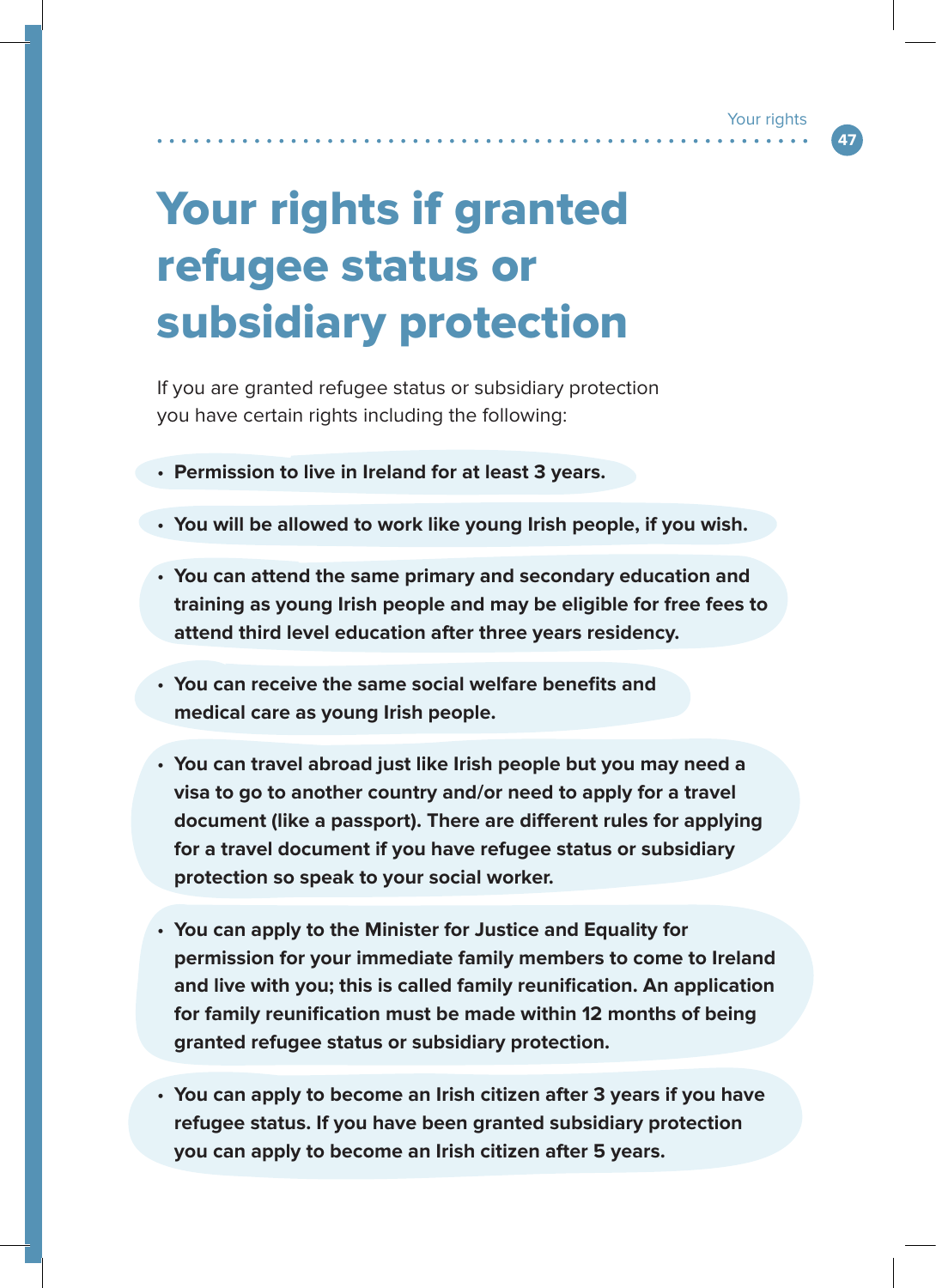Your rights

# Which family members can you apply for as part of a family reunification application?

When you are given refugee status or subsidiary protection, and as long as you are unaccompanied and under the age of 18, you can apply for the following family members to come and live with you in Ireland.

- **Your parents**
- **Your brother and sisters, if they are under 18 and are not married**

Under the International Protection Act the Minister for Justice and Equality may only refuse such applications in limited circumstances. More generally, you may still be able to make an application for family reunification if you have turned 18, or to apply for other relatives to join you but this will depend on your circumstances. Your social worker will talk to you about this and help you to apply for family reunification.

## **Important**

**You must apply for family reunification under the International Protection Act** within 12 months **of being granted refugee status or subsidiary protection. Remember to ask your social worker for help in preparing a family reunification application.** 

**48**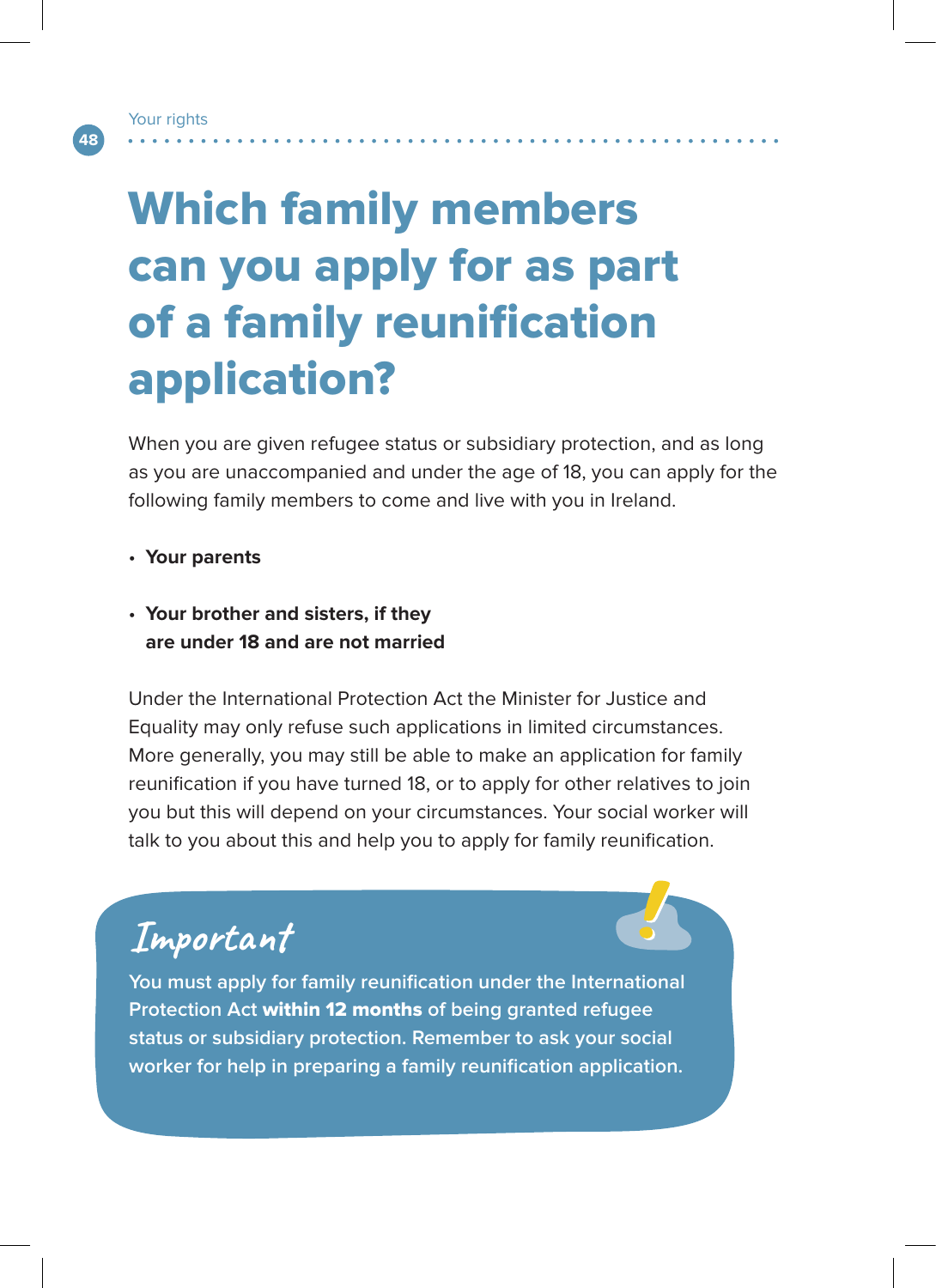# Your rights if granted permission to remain

Permission to remain means that you can stay in Ireland for a period of time under certain conditions. This permission is likely to be extended at the end of that period if the Minister for Justice and Equality is satisfied that the conditions have not been broken. You can apply to become a citizen of Ireland once you have lived in Ireland for 5 years.

> "I was so happy when I was granted refugee status. I can now plan my future in Ireland."

> **You can find out more about your rights at any** Citizens Information Office.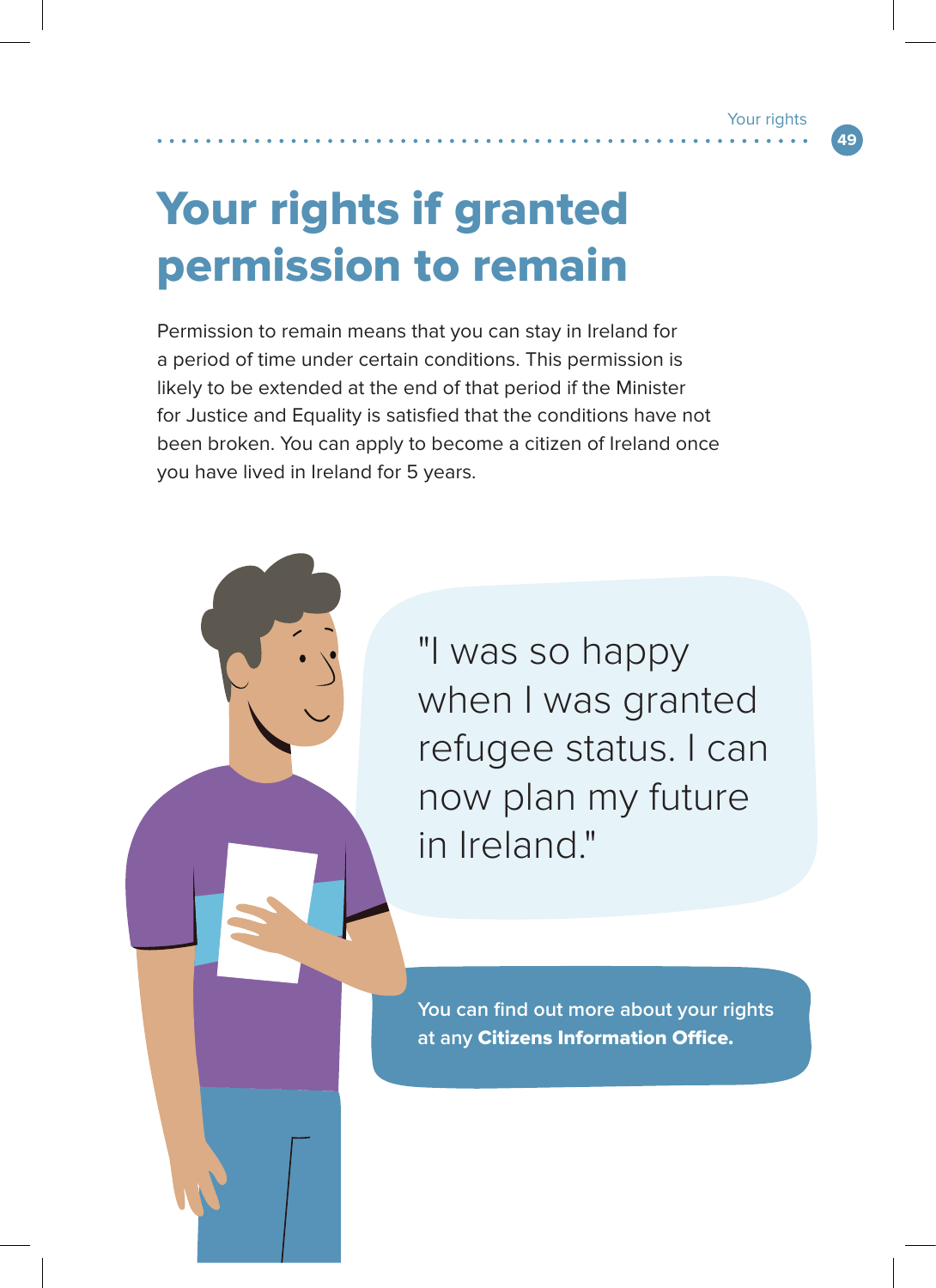# 10. Details of organisations you can contact for assistance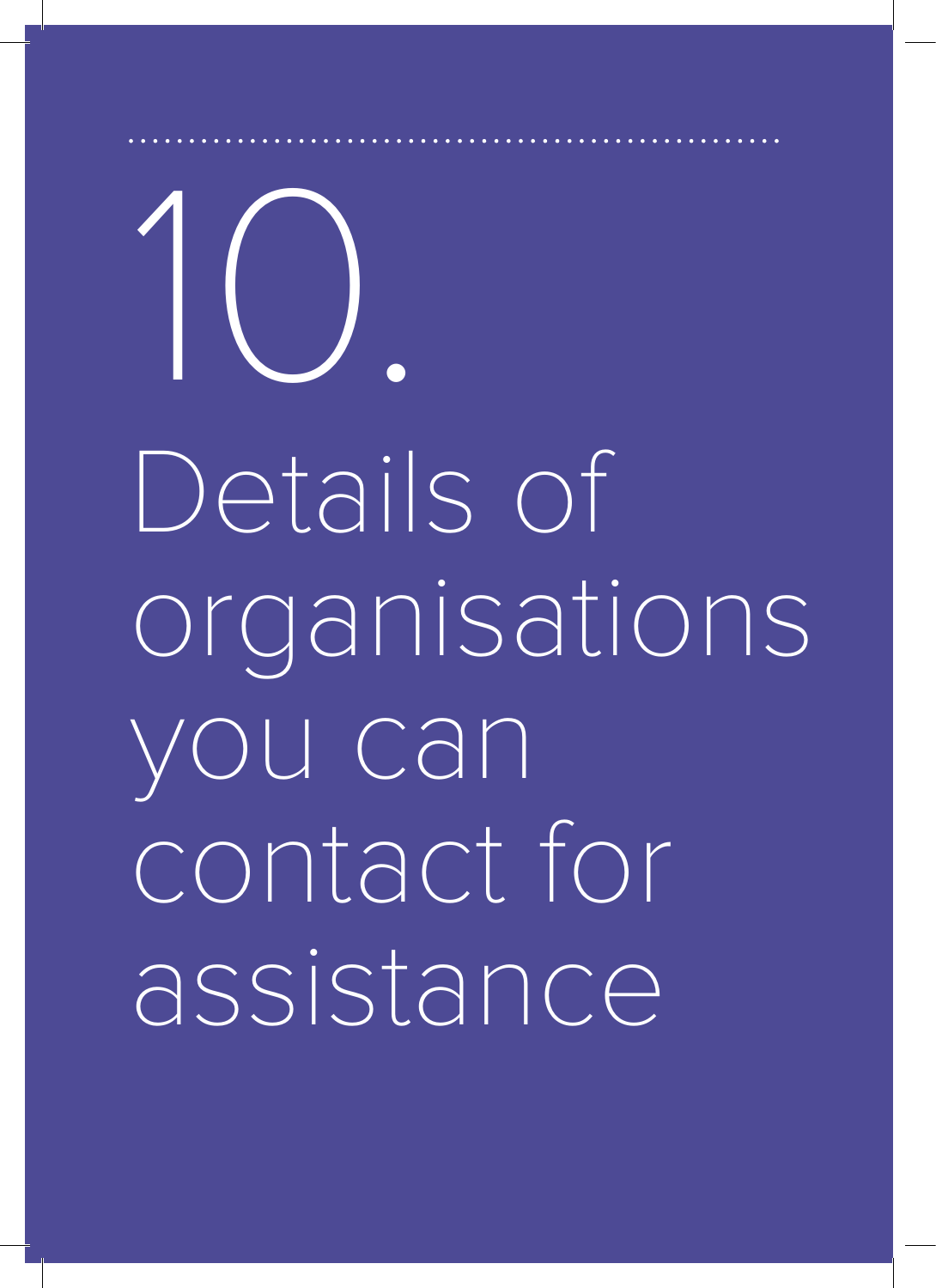## The Team for Separated Children Seeking Asylum, Tusla - Child and Family Agency

can be contacted at Sir Patrick Dun's Hospital, Lower Grand Canal Street, Dublin 2 D02 P667 or by calling 01 647 7000. For more information visit: **www.tusla.ie/services/alternative-care/separated-children/** 

## The Legal Aid Board (LAB), Separated Children's Unit (Refugee Legal Service)

provides legal advice to asylum seekers, including young people in the asylum procedure. Their main office is based at 48-49 North Brunswick Street, Georges Lane, Smithfield, Dublin 7, D07 PE0C. You can contact them by calling **1800 23 83 43** or by emailing **smithfieldlawcentre@legalaidboard.ie**. You can read more about the LAB and how to apply for assistance at: **www.legalaidboard.ie**

## The Ombudsman for Children

is an office that looks into complaints made by children and young people regarding the actions of public organisations. They are based at Millennium House, 52-56 Great Strand Street, Dublin 1. You can contact them by calling: **1800 202040** or **01 865 6800** or by emailing: **oco@oco.ie**. For more information visit: **www.oco.ie**

## The Irish Red Cross Restoring Family Links Service

may be able to help you to if you have a missing family member outside of Ireland. You can contact them by calling: **01 642 4600** or by emailing: **restoringfamilylinks@redcross.ie**. For more information visit: **www.redcross.ie/programmes-and-services-in-ireland/findmissing-family/**

**51**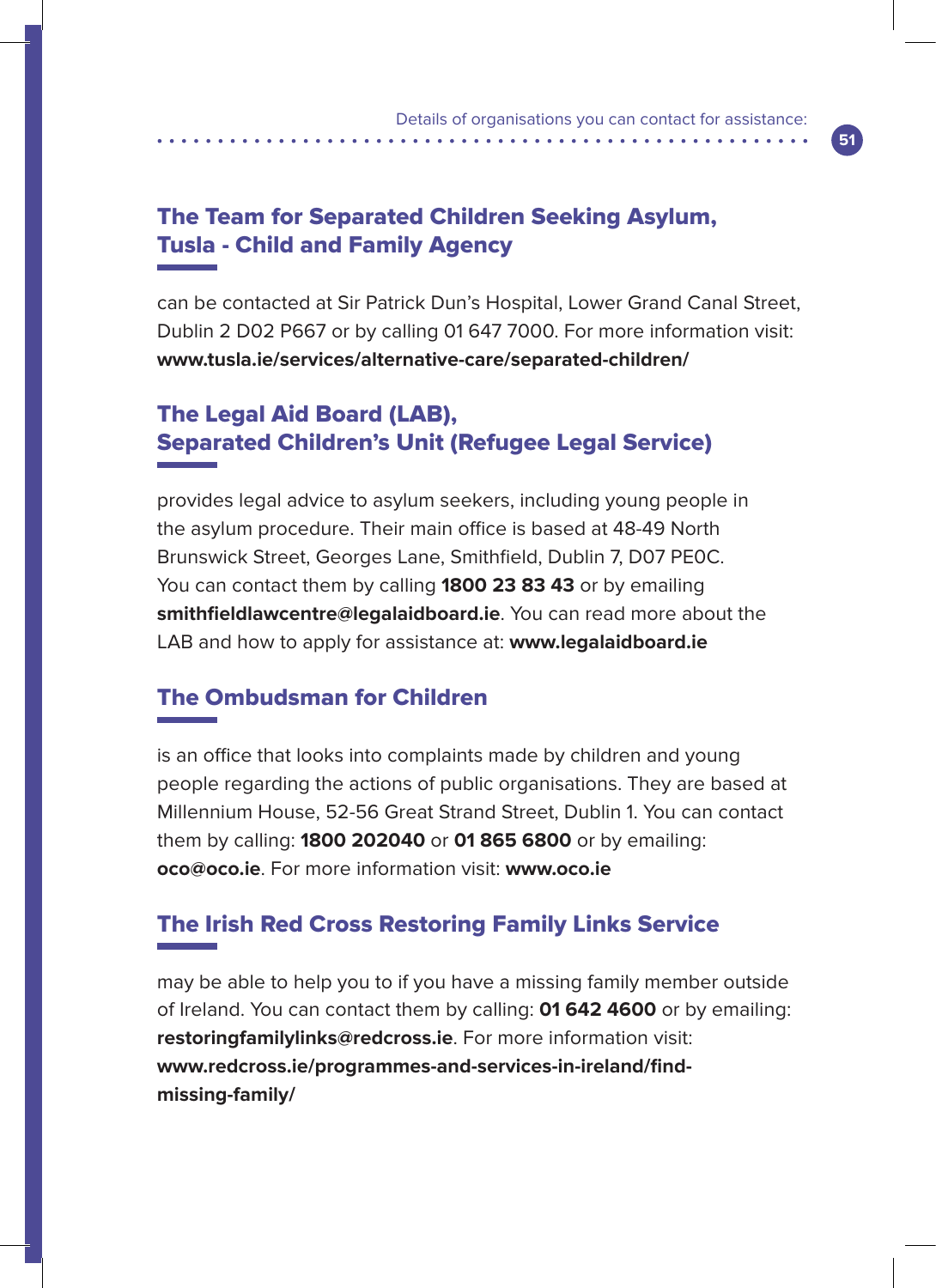Details of organisations you can contact for assistance:

## The Children's Rights Alliance

has a helpline for children, young people and their families or people who work with them to access legal information. You can contact them by calling: **01 9020494** or by emailing: **query@childrensrights.ie**. It is also possible to book an appointment for their legal advice clinics. For more information visit: **www.childrensrights.ie/content/childrensaccess-justice** 

. . . . . . . . . . . . . . .

## The Irish Society for the Prevention of Cruelty to Children (ISPCC)

is a national child protection charity. Their main office is based at 29 Lower Baggot Street, Dublin 2. They run a 24 hour national listening service for children called ChildLine. It is private, confidential and nonjudgemental. They can be contacted for free from anywhere in Ireland at **1800 66 66 66**. You can also visit their website at: **www.ispcc.ie**

### Barnardos

is a children's charity that campaigns for the rights of children and families. Their main office is based at Christchurch Square, Dublin 8. You can contact them by calling: **1850 222 300** or **01 453 0355** or by emailing: **info@barnardos.ie**. You can also visit their website at: **www.barnardos.ie** 

## Empowering People in Care (EPIC)

advocates for the rights of young people in care and also works with young people preparing to leave care and in aftercare. You can contact the EPIC Dublin office by calling: **01 872 7661**. Their main office is based at 7 Red Cow Lane, Smithfield, Dublin 7. For further information visit: **www.epiconline.ie**

**52**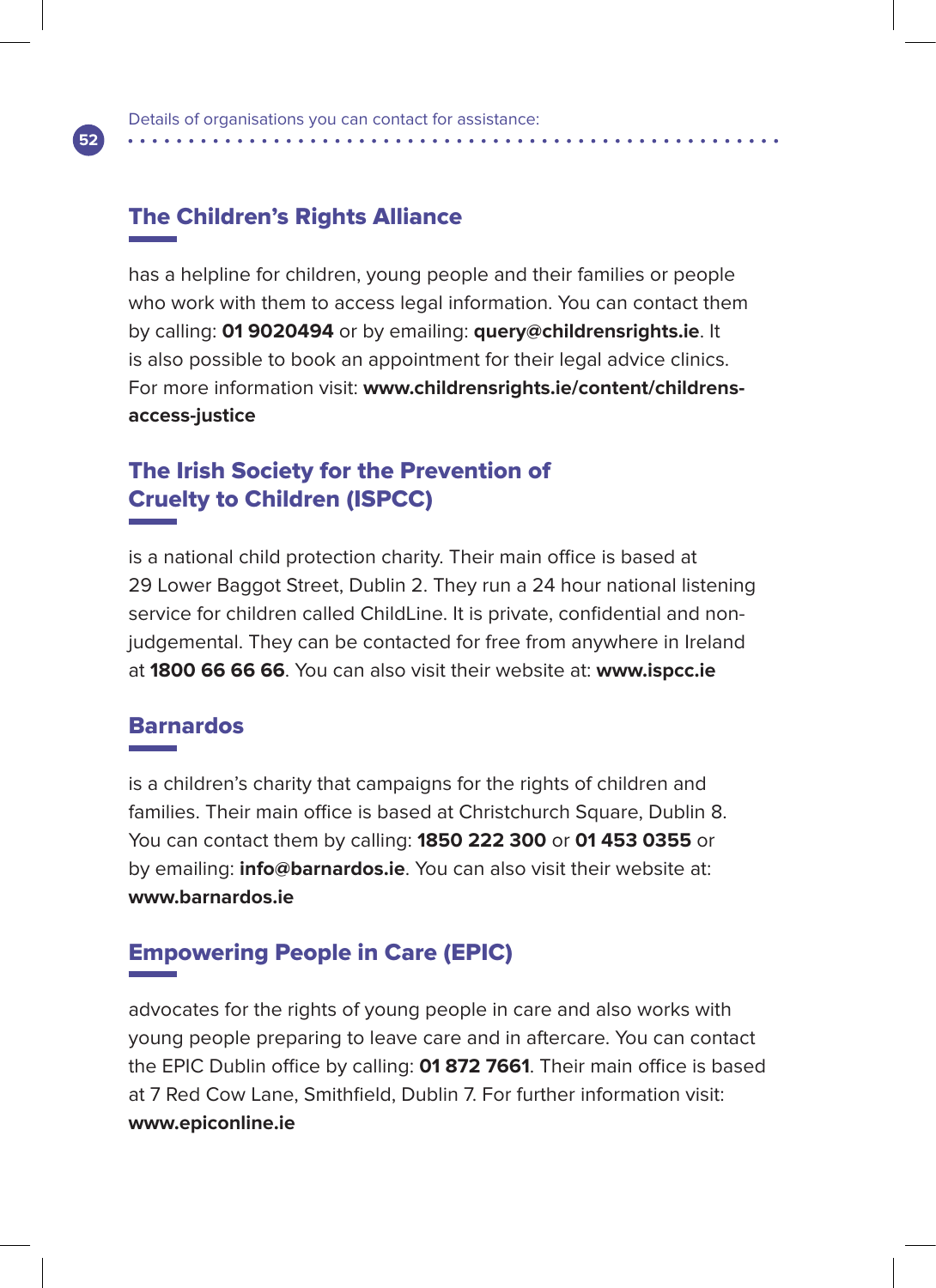## SPUNOUT.ie

is Ireland's youth information website created by young people, for young people. The website provides information on a range of different topics including education, employment and health. For further information visit: **www.spunout.ie**

## BeLonG To Youth Services

is the national organisation supporting lesbian, gay, bisexual, transgender, and intersex (LGBTI+) young people in Ireland. They provide information and non-judgmental and confidential support. They also run youth groups. Their office is based at Parliament House, 13 Parliament Street, Dublin 2, D02 P658. You can contact them by calling: **01 670 6223** or emailing: **info@belongto.org**. You can read more information about BeLonG To at: **www.belongto.org**

## The Irish Refugee Council

has an Independent Law Centre and Drop-in Service who may be able to respond to individual queries and provide information. They also work with young people in the asylum procedure. They are based at 37 Killarney Street, Mountjoy, Dublin 1 and can be contacted by calling **01 764 5854**. The Irish Refugee Council's website is: **www.irishrefugeecouncil.ie**

## NASC Ireland

has a free walk-in service providing legal advice and information on a range of immigration and asylum-related issues. They are based at 34 Paul Street, Cork, T12 W14H and can be contacted by calling at **021 427 3594**. For further information see: **www.nascireland.org**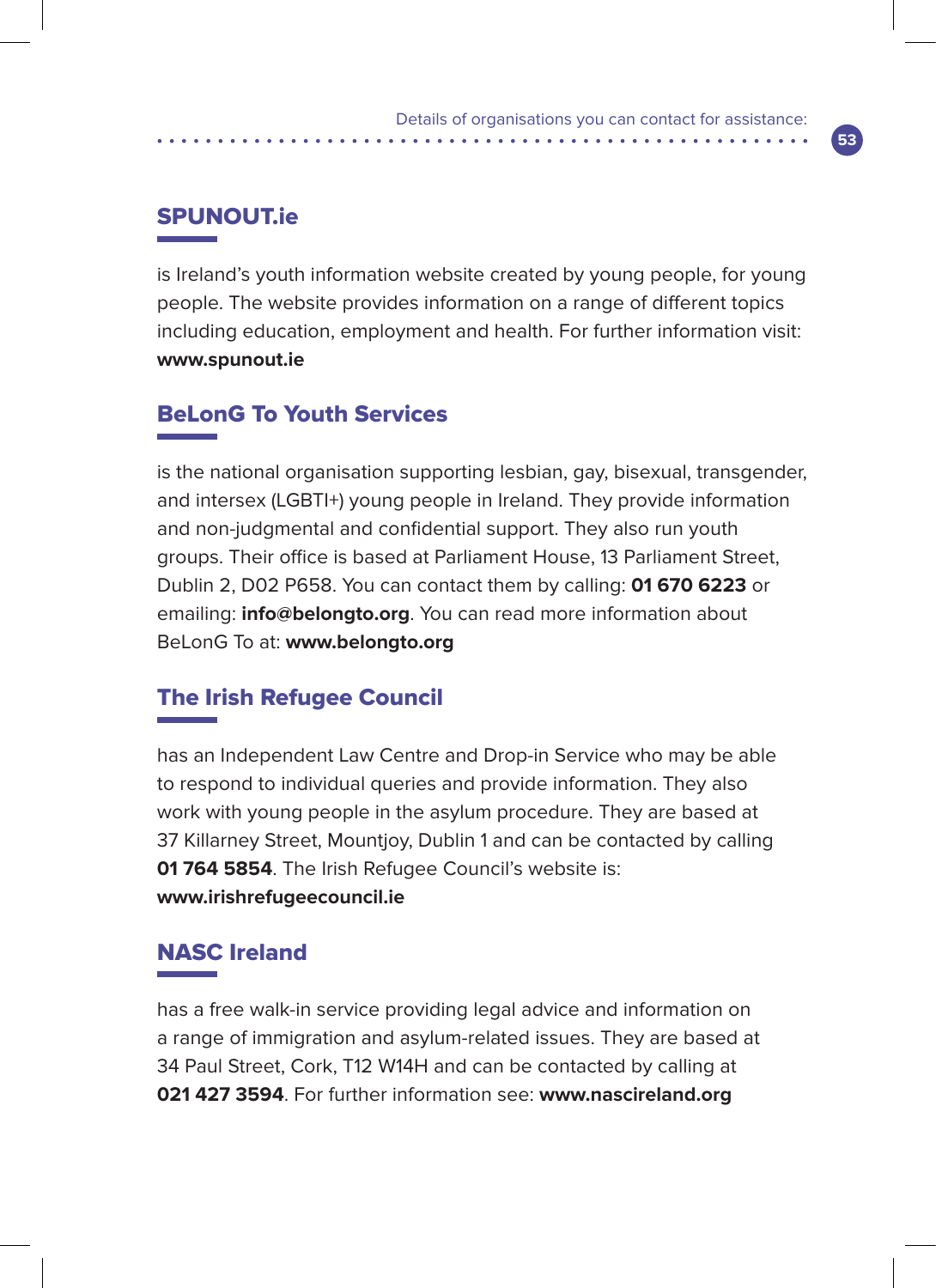Details of organisations you can contact for assistance:

## Doras Luimni

provides advice and legal information on a range of immigration-related issues. They are based at Central Buildings, 51a O'Connell Street, Limerick. You can contact them by calling: **061 310 328**. For further information visit: **www.dorasluimni.org**

### **Crosscare**

provides information and advice on housing, social welfare, education, family reunification and other immigration matters. They have a walk-in service for refugees at 1 Cathedral Street, Dublin 1. You can contact them by calling: **01 873 2844** or by emailing: **crs@crosscare.ie**. For further information visit: **www.crosscare.ie/refugee-service** 

## JRS (Jesuit Refugee Service)

Ireland provides assistance to persons seeking asylum direct outreach, language classes and psychosocial support. Their main office is based at 54-72 Gardiner Street Upper Dublin 1 D01 TX23. You can contact them by calling: **01 814 8644** or filling in a contact form on their website: **www.jrs.ie/index.php/contact**. You can read more information about JRS Ireland at: **www.jrs.ie**

## SPIRASI

helps survivors of torture and provides free classes in a number of areas including English, Computer Skills and Art. They are based at 213 North Circular Road, Phibsborough and can be contacted at **01 838 9664**. For further information visit: **www.spirasi.ie**

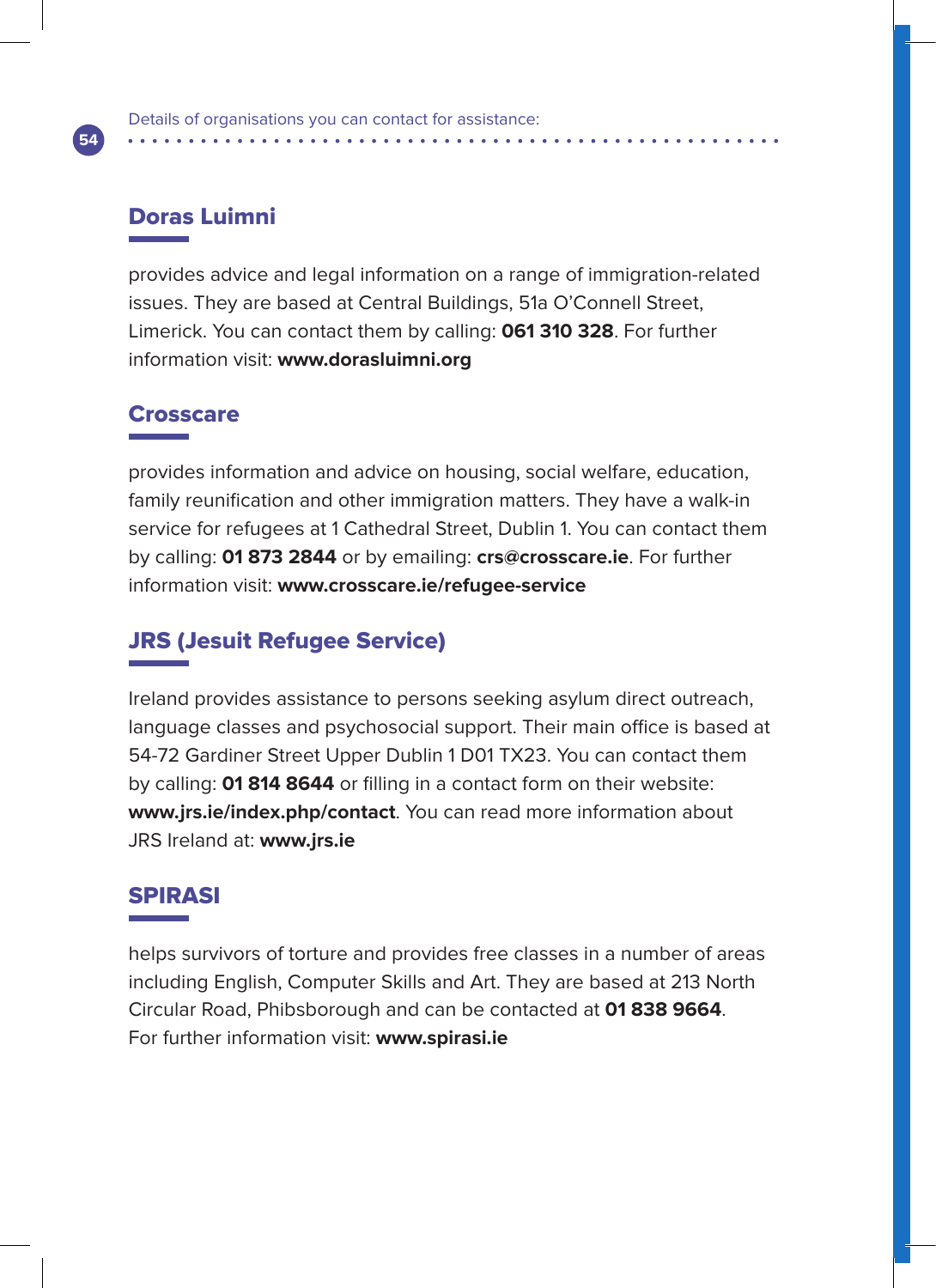This guide has been developed by the United Nations High Commissioner for Refugees (UNHCR) Ireland office.

**UNHCR works with governments, NGOs, and other partners to protect refugees, asylum seekers and stateless persons.**  You can visit our website at: **www.unhcr.org/en-ie** 

**If you wish to contact our office, you can email us at**  ireduprt@unhcr.org**, or you can call us at** 01 631 4510**. Our office is based at 102 Pembroke Road, Ballsbridge, Dublin 4.**